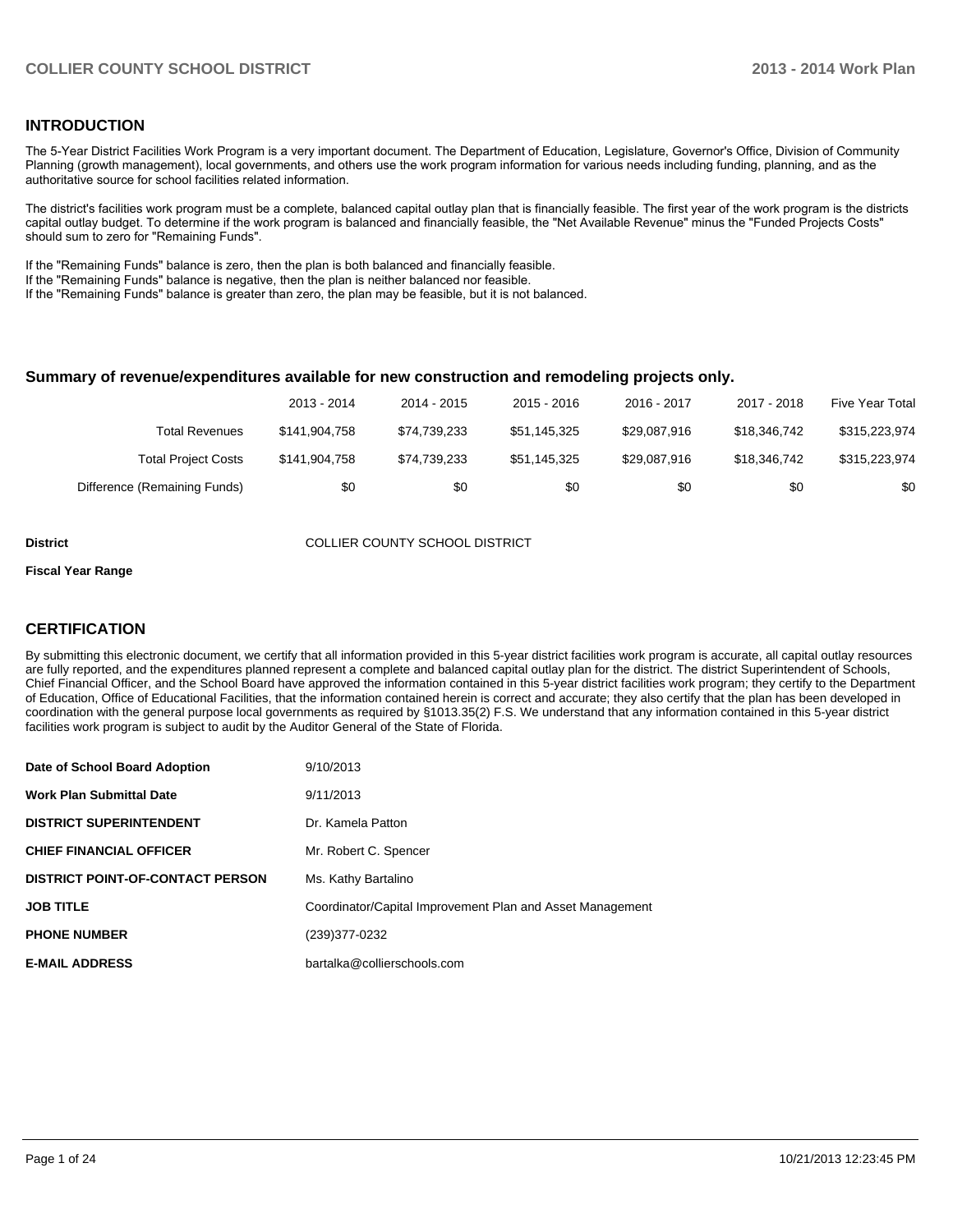# **Expenditures**

#### **Expenditure for Maintenance, Repair and Renovation from 1.50-Mills and PECO**

Annually, prior to the adoption of the district school budget, each school board must prepare a tentative district facilities work program that includes a schedule of major repair and renovation projects necessary to maintain the educational and ancillary facilities of the district.

| Item                                                                                                                                                                                                                                                                                                                                                                                                                                                                                                                                       |                                                                                                                                                                                                                                                                                                                                                                                                                                                                                                                                                                                                                                                                                                                                                                                                                                                                                                                                                                                                                                                                                                                                                                                                                                                                                                                                                                                                        | 2013 - 2014<br><b>Actual Budget</b> | 2014 - 2015<br>Projected | 2015 - 2016<br>Projected | 2016 - 2017<br>Projected | 2017 - 2018<br>Projected | Total        |  |  |  |  |
|--------------------------------------------------------------------------------------------------------------------------------------------------------------------------------------------------------------------------------------------------------------------------------------------------------------------------------------------------------------------------------------------------------------------------------------------------------------------------------------------------------------------------------------------|--------------------------------------------------------------------------------------------------------------------------------------------------------------------------------------------------------------------------------------------------------------------------------------------------------------------------------------------------------------------------------------------------------------------------------------------------------------------------------------------------------------------------------------------------------------------------------------------------------------------------------------------------------------------------------------------------------------------------------------------------------------------------------------------------------------------------------------------------------------------------------------------------------------------------------------------------------------------------------------------------------------------------------------------------------------------------------------------------------------------------------------------------------------------------------------------------------------------------------------------------------------------------------------------------------------------------------------------------------------------------------------------------------|-------------------------------------|--------------------------|--------------------------|--------------------------|--------------------------|--------------|--|--|--|--|
| <b>HVAC</b>                                                                                                                                                                                                                                                                                                                                                                                                                                                                                                                                |                                                                                                                                                                                                                                                                                                                                                                                                                                                                                                                                                                                                                                                                                                                                                                                                                                                                                                                                                                                                                                                                                                                                                                                                                                                                                                                                                                                                        | \$9,597,567                         | \$8,622,000              | \$3,047,000              | \$7,864,000              | \$7,237,000              | \$36,367,567 |  |  |  |  |
|                                                                                                                                                                                                                                                                                                                                                                                                                                                                                                                                            | Locations: IALTERNATIVE SCHOOL. AVALON ELEMENTARY. BARRON COLLIER SENIOR HIGH. BIG CYPRESS ELEMENTARY. CALUSA PARK<br>ELEMENTARY, CORKSCREW ELEMENTARY, CORKSCREW MIDDLE, CYPRESS PALM MIDDLE SCHOOL, EAST NAPLES MIDDLE,<br>EVERGLADES SCHOOL, GOLDEN GATE ELEMENTARY NORTH, GOLDEN GATE MIDDLE, GOLDEN GATE SENIOR HIGH, GULF COAST<br>SENIOR HIGH, IMMOKALEE MIDDLE, IMMOKALEE SENIOR HIGH, JAMES L WALKER VOCATIONAL-TECHNICAL CENTER, LAKE PARK<br>ELEMENTARY, LAUREL OAK ELEMENTARY, LELY ELEMENTARY, LELY SENIOR HIGH, MAINTENANCE & TRANSPORTATION<br>DEPARTMENT, MANATEE ELEMENTARY, MANATEE MIDDLE, MARCO ISLAND CHARTER MIDDLE SCHOOL, NORTH NAPLES MIDDLE,<br>OSCEOLA ELEMENTARY, PALMETTO RIDGE SENIOR HIGH, SEA GATE ELEMENTARY, SHADOWLAWN ELEMENTARY, TOMMIE<br><b>BARFIELD ELEMENTARY</b>                                                                                                                                                                                                                                                                                                                                                                                                                                                                                                                                                                                             |                                     |                          |                          |                          |                          |              |  |  |  |  |
| Flooring                                                                                                                                                                                                                                                                                                                                                                                                                                                                                                                                   |                                                                                                                                                                                                                                                                                                                                                                                                                                                                                                                                                                                                                                                                                                                                                                                                                                                                                                                                                                                                                                                                                                                                                                                                                                                                                                                                                                                                        | \$0                                 | \$0                      | \$0                      | \$0                      | \$0                      | \$0          |  |  |  |  |
|                                                                                                                                                                                                                                                                                                                                                                                                                                                                                                                                            | Locations: No Locations for this expenditure.                                                                                                                                                                                                                                                                                                                                                                                                                                                                                                                                                                                                                                                                                                                                                                                                                                                                                                                                                                                                                                                                                                                                                                                                                                                                                                                                                          |                                     |                          |                          |                          |                          |              |  |  |  |  |
| Roofing                                                                                                                                                                                                                                                                                                                                                                                                                                                                                                                                    |                                                                                                                                                                                                                                                                                                                                                                                                                                                                                                                                                                                                                                                                                                                                                                                                                                                                                                                                                                                                                                                                                                                                                                                                                                                                                                                                                                                                        | \$5,393,533                         | \$942,360                | \$5,822,360              | \$1,023,360              | \$3,042,360              | \$16,223,973 |  |  |  |  |
| Locations:                                                                                                                                                                                                                                                                                                                                                                                                                                                                                                                                 | AVALON ELEMENTARY, CALUSA PARK ELEMENTARY, EVERGLADES SCHOOL, GOLDEN GATE ELEMENTARY NORTH, GULF COAST<br>SENIOR HIGH, GULFVIEW MIDDLE, LAKE PARK ELEMENTARY, MAINTENANCE & TRANSPORTATION DEPARTMENT, MANATEE<br>ELEMENTARY, MANATEE MIDDLE, NAPLES PARK ELEMENTARY, PINE RIDGE MIDDLE, SEA GATE ELEMENTARY, TOMMIE BARFIELD<br><b>ELEMENTARY</b>                                                                                                                                                                                                                                                                                                                                                                                                                                                                                                                                                                                                                                                                                                                                                                                                                                                                                                                                                                                                                                                     |                                     |                          |                          |                          |                          |              |  |  |  |  |
| Safety to Life                                                                                                                                                                                                                                                                                                                                                                                                                                                                                                                             |                                                                                                                                                                                                                                                                                                                                                                                                                                                                                                                                                                                                                                                                                                                                                                                                                                                                                                                                                                                                                                                                                                                                                                                                                                                                                                                                                                                                        | \$1,470,525                         | \$1.496.381              | \$1,519,172              | \$1,542,348              | \$1,565,915              | \$7,594,341  |  |  |  |  |
| Locations:                                                                                                                                                                                                                                                                                                                                                                                                                                                                                                                                 | ALTERNATIVE SCHOOL, AVALON ELEMENTARY, BARRON COLLIER SENIOR HIGH, BIG CYPRESS ELEMENTARY, CALUSA PARK<br>ELEMENTARY, CORKSCREW ELEMENTARY, CORKSCREW MIDDLE, CYPRESS PALM MIDDLE SCHOOL, DR. MARTIN LUTHER KING,<br>JR. ADMINISTRATIVE CENTER, EAST NAPLES MIDDLE, EDEN PARK ELEMENTARY, ESTATES ELEMENTARY, EVERGLADES<br>SCHOOL, GOLDEN GATE ELEMENTARY NORTH, GOLDEN GATE ELEMENTARY SOUTH, GOLDEN GATE MIDDLE, GOLDEN GATE<br>SENIOR HIGH, GOLDEN TERRACE ELEMENTARY NORTH, GOLDEN TERRACE ELEMENTARY SOUTH, GULF COAST SENIOR HIGH,<br>GULFVIEW MIDDLE, HIGHLANDS ELEMENTARY, IMMOKALEE MIDDLE, IMMOKALEE SENIOR HIGH, IMMOKALEE TECHNICAL<br>CENTER, IMMOKALEE TRANSPORTATION, JAMES L WALKER VOCATIONAL-TECHNICAL CENTER, LAKE PARK ELEMENTARY, LAKE<br>TRAFFORD ELEMENTARY, LAUREL OAK ELEMENTARY, LELY ELEMENTARY, LELY SENIOR HIGH, MAINTENANCE &<br>TRANSPORTATION DEPARTMENT, MANATEE ELEMENTARY, MANATEE MIDDLE, MIKE DAVIS ELEMENTARY, NAPLES PARK<br>ELEMENTARY, NAPLES SENIOR HIGH, NORTH NAPLES MIDDLE, OAKRIDGE MIDDLE, OSCEOLA ELEMENTARY, PALMETTO<br>ELEMENTARY, PALMETTO RIDGE SENIOR HIGH, PARKSIDE ELEMENTARY, PELICAN MARSH ELEMENTARY, PINE RIDGE MIDDLE,<br>PINECREST ELEMENTARY, POINCIANA ELEMENTARY, SABAL PALM ELEMENTARY, SEA GATE ELEMENTARY, SHADOWLAWN<br>ELEMENTARY, TOMMIE BARFIELD ELEMENTARY, VETERANS MEMORIAL ELEMENTARY, VILLAGE OAKS, VINEYARDS ELEMENTARY |                                     |                          |                          |                          |                          |              |  |  |  |  |
| Fencing                                                                                                                                                                                                                                                                                                                                                                                                                                                                                                                                    |                                                                                                                                                                                                                                                                                                                                                                                                                                                                                                                                                                                                                                                                                                                                                                                                                                                                                                                                                                                                                                                                                                                                                                                                                                                                                                                                                                                                        | \$0                                 | \$0                      | \$0                      | \$0                      | \$0                      | \$0          |  |  |  |  |
|                                                                                                                                                                                                                                                                                                                                                                                                                                                                                                                                            | Locations: No Locations for this expenditure.                                                                                                                                                                                                                                                                                                                                                                                                                                                                                                                                                                                                                                                                                                                                                                                                                                                                                                                                                                                                                                                                                                                                                                                                                                                                                                                                                          |                                     |                          |                          |                          |                          |              |  |  |  |  |
| Parking                                                                                                                                                                                                                                                                                                                                                                                                                                                                                                                                    |                                                                                                                                                                                                                                                                                                                                                                                                                                                                                                                                                                                                                                                                                                                                                                                                                                                                                                                                                                                                                                                                                                                                                                                                                                                                                                                                                                                                        | SO <sub>2</sub>                     | \$0                      | \$0                      | \$0                      | \$0                      | \$0          |  |  |  |  |
|                                                                                                                                                                                                                                                                                                                                                                                                                                                                                                                                            | Locations: No Locations for this expenditure.                                                                                                                                                                                                                                                                                                                                                                                                                                                                                                                                                                                                                                                                                                                                                                                                                                                                                                                                                                                                                                                                                                                                                                                                                                                                                                                                                          |                                     |                          |                          |                          |                          |              |  |  |  |  |
| Electrical                                                                                                                                                                                                                                                                                                                                                                                                                                                                                                                                 |                                                                                                                                                                                                                                                                                                                                                                                                                                                                                                                                                                                                                                                                                                                                                                                                                                                                                                                                                                                                                                                                                                                                                                                                                                                                                                                                                                                                        | \$838,990                           | \$324,000                | \$377,000                | \$689,000                | \$1,319,000              | \$3,547,990  |  |  |  |  |
| AVALON ELEMENTARY, CALUSA PARK ELEMENTARY, CYPRESS PALM MIDDLE SCHOOL, EAST NAPLES MIDDLE, EVERGLADES<br>Locations:<br>SCHOOL, GOLDEN GATE MIDDLE, GOLDEN GATE SENIOR HIGH, GOLDEN TERRACE ELEMENTARY NORTH, GULF COAST SENIOR<br>HIGH, GULFVIEW MIDDLE, IMMOKALEE MIDDLE, LAKE PARK ELEMENTARY, LAUREL OAK ELEMENTARY, LELY ELEMENTARY, LELY<br>SENIOR HIGH, MAINTENANCE & TRANSPORTATION DEPARTMENT, NAPLES SENIOR HIGH, OSCEOLA ELEMENTARY, PELICAN<br>MARSH ELEMENTARY, PINE RIDGE MIDDLE, POINCIANA ELEMENTARY, SHADOWLAWN ELEMENTARY |                                                                                                                                                                                                                                                                                                                                                                                                                                                                                                                                                                                                                                                                                                                                                                                                                                                                                                                                                                                                                                                                                                                                                                                                                                                                                                                                                                                                        |                                     |                          |                          |                          |                          |              |  |  |  |  |
| Fire Alarm                                                                                                                                                                                                                                                                                                                                                                                                                                                                                                                                 |                                                                                                                                                                                                                                                                                                                                                                                                                                                                                                                                                                                                                                                                                                                                                                                                                                                                                                                                                                                                                                                                                                                                                                                                                                                                                                                                                                                                        | \$0                                 | \$0                      | $s$ <sub>0</sub>         | \$0                      | \$0                      | \$0          |  |  |  |  |
|                                                                                                                                                                                                                                                                                                                                                                                                                                                                                                                                            | Locations: No Locations for this expenditure.                                                                                                                                                                                                                                                                                                                                                                                                                                                                                                                                                                                                                                                                                                                                                                                                                                                                                                                                                                                                                                                                                                                                                                                                                                                                                                                                                          |                                     |                          |                          |                          |                          |              |  |  |  |  |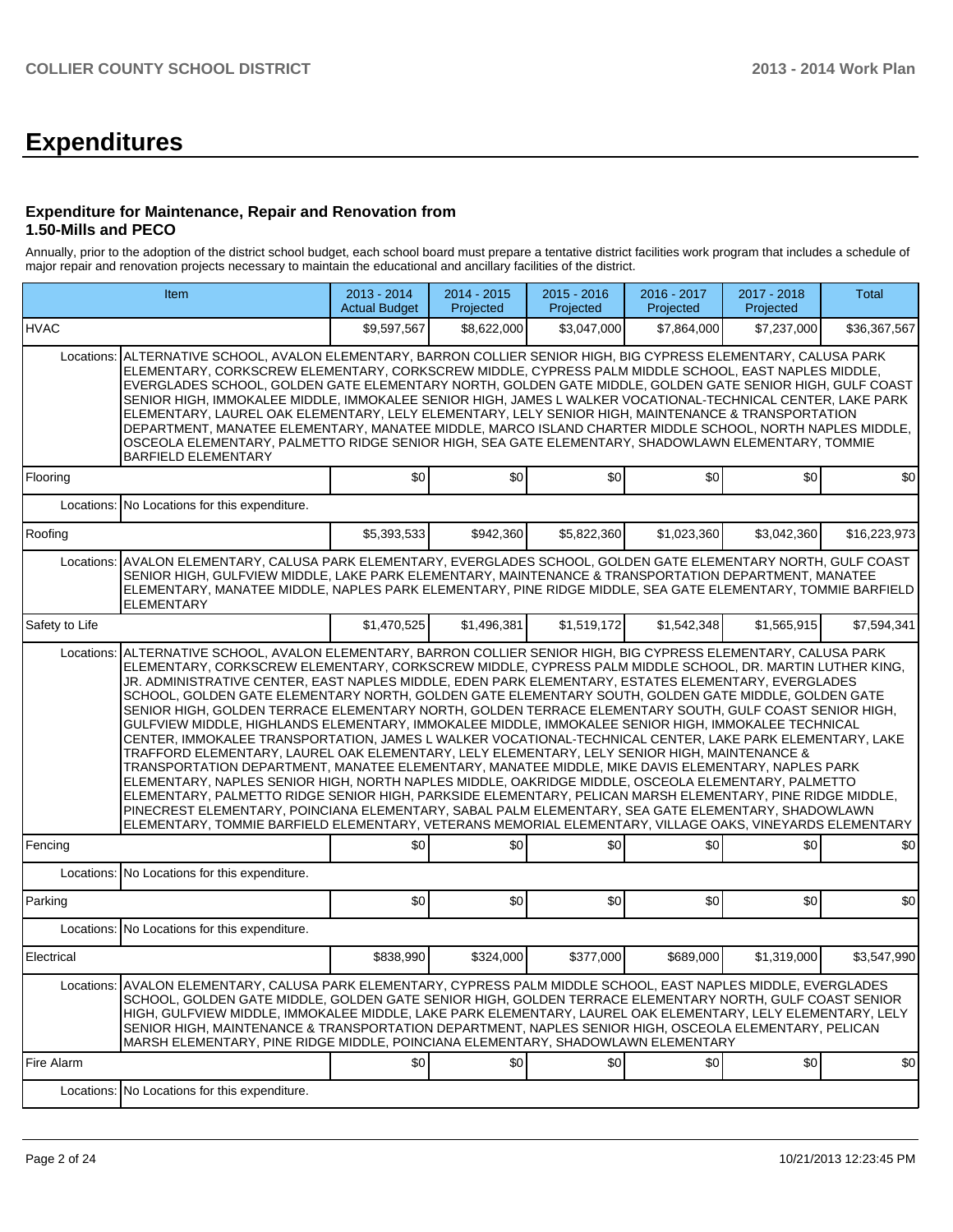| Telephone/Intercom System                                                                                                                                                                                                                                                                                                                                                                                                                                                                                                                                                                                                                                                                                                                                                                                                                                                                                                                                                                                                                                                                                                                                                                                                                                                                                                                                                                                                                                                                                                                                    | \$0          | \$0          | \$0          | \$0          | \$0          | \$0              |  |  |  |  |  |
|--------------------------------------------------------------------------------------------------------------------------------------------------------------------------------------------------------------------------------------------------------------------------------------------------------------------------------------------------------------------------------------------------------------------------------------------------------------------------------------------------------------------------------------------------------------------------------------------------------------------------------------------------------------------------------------------------------------------------------------------------------------------------------------------------------------------------------------------------------------------------------------------------------------------------------------------------------------------------------------------------------------------------------------------------------------------------------------------------------------------------------------------------------------------------------------------------------------------------------------------------------------------------------------------------------------------------------------------------------------------------------------------------------------------------------------------------------------------------------------------------------------------------------------------------------------|--------------|--------------|--------------|--------------|--------------|------------------|--|--|--|--|--|
| Locations: No Locations for this expenditure.                                                                                                                                                                                                                                                                                                                                                                                                                                                                                                                                                                                                                                                                                                                                                                                                                                                                                                                                                                                                                                                                                                                                                                                                                                                                                                                                                                                                                                                                                                                |              |              |              |              |              |                  |  |  |  |  |  |
| Closed Circuit Television                                                                                                                                                                                                                                                                                                                                                                                                                                                                                                                                                                                                                                                                                                                                                                                                                                                                                                                                                                                                                                                                                                                                                                                                                                                                                                                                                                                                                                                                                                                                    | \$0          | \$0          | \$0          | \$0          | \$0          | \$0              |  |  |  |  |  |
| Locations: No Locations for this expenditure.                                                                                                                                                                                                                                                                                                                                                                                                                                                                                                                                                                                                                                                                                                                                                                                                                                                                                                                                                                                                                                                                                                                                                                                                                                                                                                                                                                                                                                                                                                                |              |              |              |              |              |                  |  |  |  |  |  |
| <b>Paint</b>                                                                                                                                                                                                                                                                                                                                                                                                                                                                                                                                                                                                                                                                                                                                                                                                                                                                                                                                                                                                                                                                                                                                                                                                                                                                                                                                                                                                                                                                                                                                                 | \$0          | \$0          | \$0          | \$0          | \$0          | \$0 <sub>1</sub> |  |  |  |  |  |
| Locations: No Locations for this expenditure.                                                                                                                                                                                                                                                                                                                                                                                                                                                                                                                                                                                                                                                                                                                                                                                                                                                                                                                                                                                                                                                                                                                                                                                                                                                                                                                                                                                                                                                                                                                |              |              |              |              |              |                  |  |  |  |  |  |
| Maintenance/Repair                                                                                                                                                                                                                                                                                                                                                                                                                                                                                                                                                                                                                                                                                                                                                                                                                                                                                                                                                                                                                                                                                                                                                                                                                                                                                                                                                                                                                                                                                                                                           | \$3,125,000  | \$3,225,000  | \$3,325,000  | \$3,425,000  | \$3,525,000  | \$16,625,000     |  |  |  |  |  |
| Locations: ALTERNATIVE SCHOOL, AVALON ELEMENTARY, BARRON COLLIER SENIOR HIGH, BETHUNE EDUCATION CENTER, BIG CYPRESS<br>ELEMENTARY, CALUSA PARK ELEMENTARY, CORKSCREW ELEMENTARY, CORKSCREW MIDDLE, CYPRESS PALM MIDDLE<br>SCHOOL, DR. MARTIN LUTHER KING, JR. ADMINISTRATIVE CENTER, EAST NAPLES MIDDLE, EDEN PARK ELEMENTARY, ESTATES<br>ELEMENTARY, EVERGLADES SCHOOL, GOLDEN GATE ELEMENTARY NORTH, GOLDEN GATE ELEMENTARY SOUTH, GOLDEN<br>GATE MIDDLE, GOLDEN GATE SENIOR HIGH, GOLDEN TERRACE ELEMENTARY NORTH, GOLDEN TERRACE ELEMENTARY SOUTH,<br>GULF COAST SENIOR HIGH, GULFVIEW MIDDLE, HIGHLANDS ELEMENTARY, IMMOKALEE MIDDLE, IMMOKALEE SENIOR HIGH,<br>IMMOKALEE TECHNICAL CENTER, IMMOKALEE TRANSPORTATION, JAMES L WALKER VOCATIONAL-TECHNICAL CENTER, LAKE<br>PARK ELEMENTARY, LAKE TRAFFORD ELEMENTARY, LAUREL OAK ELEMENTARY, LEILA B. CANANT PROFESSIONAL<br>DEVELOPMENT CENTER, LELY ELEMENTARY, LELY SENIOR HIGH, MAINTENANCE & TRANSPORTATION DEPARTMENT, MANATEE<br>ELEMENTARY, MANATEE MIDDLE, MARCO ISLAND CHARTER MIDDLE SCHOOL, MIKE DAVIS ELEMENTARY, NAPLES PARK<br>ELEMENTARY, NAPLES SENIOR HIGH, NORTH NAPLES MIDDLE, OAKRIDGE MIDDLE, OSCEOLA ELEMENTARY, PALMETTO<br>ELEMENTARY, PALMETTO RIDGE SENIOR HIGH, PARKSIDE ELEMENTARY, PELICAN MARSH ELEMENTARY, PINE RIDGE MIDDLE,<br>PINECREST ELEMENTARY, POINCIANA ELEMENTARY, PRODUCTION/WAREHOUSE, SABAL PALM ELEMENTARY, SEA GATE<br>ELEMENTARY, SHADOWLAWN ELEMENTARY, TOMMIE BARFIELD ELEMENTARY, VETERANS MEMORIAL ELEMENTARY, VILLAGE<br>OAKS, VINEYARDS ELEMENTARY |              |              |              |              |              |                  |  |  |  |  |  |
| Sub Total:                                                                                                                                                                                                                                                                                                                                                                                                                                                                                                                                                                                                                                                                                                                                                                                                                                                                                                                                                                                                                                                                                                                                                                                                                                                                                                                                                                                                                                                                                                                                                   | \$20,425,615 | \$14,609,741 | \$14,090,532 | \$14,543,708 | \$16,689,275 | \$80,358,871     |  |  |  |  |  |

| PECO Maintenance Expenditures | ا 30         | ሰሳ<br>ъU     | ሖ<br>JU.     | \$0 <sub>1</sub> | ሮስ<br>ΦU     | \$0           |
|-------------------------------|--------------|--------------|--------------|------------------|--------------|---------------|
| 1.50 Mill Sub Total: I        | \$28,055,894 | \$17,761,741 | \$17,084,532 | \$20,021,708     | \$23,443,275 | \$106,367,150 |

| Other Items                                                                                                                                                                                                                                                                                                                                                                                                                                                                                                                                                                                                                                                                                                                                                                                                                                                                                                                                                                                                                                                                                                                                                                                                                                                                                                                                                                                                                                                                                                                                                    | $2013 - 2014$<br><b>Actual Budget</b> | $2014 - 2015$<br>Projected | $2015 - 2016$<br>Projected | 2016 - 2017<br>Projected | 2017 - 2018<br>Projected | Total        |
|----------------------------------------------------------------------------------------------------------------------------------------------------------------------------------------------------------------------------------------------------------------------------------------------------------------------------------------------------------------------------------------------------------------------------------------------------------------------------------------------------------------------------------------------------------------------------------------------------------------------------------------------------------------------------------------------------------------------------------------------------------------------------------------------------------------------------------------------------------------------------------------------------------------------------------------------------------------------------------------------------------------------------------------------------------------------------------------------------------------------------------------------------------------------------------------------------------------------------------------------------------------------------------------------------------------------------------------------------------------------------------------------------------------------------------------------------------------------------------------------------------------------------------------------------------------|---------------------------------------|----------------------------|----------------------------|--------------------------|--------------------------|--------------|
| Maintenance/Renovations                                                                                                                                                                                                                                                                                                                                                                                                                                                                                                                                                                                                                                                                                                                                                                                                                                                                                                                                                                                                                                                                                                                                                                                                                                                                                                                                                                                                                                                                                                                                        | \$5,471,647                           | \$1,144,000                | \$1,100,000                | \$3,510,000              | \$4,754,000              | \$15,979,647 |
| Locations ALTERNATIVE SCHOOL, AVALON ELEMENTARY, BARRON COLLIER SENIOR HIGH, BETHUNE EDUCATION CENTER, BIG<br>CYPRESS ELEMENTARY, CALUSA PARK ELEMENTARY, CORKSCREW ELEMENTARY, CORKSCREW MIDDLE, CYPRESS PALM<br>IMIDDLE SCHOOL. DR. MARTIN LUTHER KING. JR. ADMINISTRATIVE CENTER. EAST NAPLES MIDDLE. EDEN PARK ELEMENTARY.<br>ESTATES ELEMENTARY, EVERGLADES SCHOOL, GOLDEN GATE ELEMENTARY NORTH, GOLDEN GATE ELEMENTARY SOUTH,<br>GOLDEN GATE MIDDLE. GOLDEN GATE SENIOR HIGH. GOLDEN TERRACE ELEMENTARY NORTH. GOLDEN TERRACE<br>ELEMENTARY SOUTH, GULF COAST SENIOR HIGH, GULFVIEW MIDDLE, HIGHLANDS ELEMENTARY, IMMOKALEE MIDDLE,<br>IMMOKALEE SENIOR HIGH, IMMOKALEE TECHNICAL CENTER, IMMOKALEE TRANSPORTATION, JAMES L WALKER VOCATIONAL-<br>TECHNICAL CENTER, LAKE PARK ELEMENTARY, LAKE TRAFFORD ELEMENTARY, LAUREL OAK ELEMENTARY, LEILA B. CANANT<br>PROFESSIONAL DEVELOPMENT CENTER, LELY ELEMENTARY, LELY SENIOR HIGH, MAINTENANCE & TRANSPORTATION<br>DEPARTMENT, MANATEE ELEMENTARY, MANATEE MIDDLE, MARCO ISLAND CHARTER MIDDLE SCHOOL, MIKE DAVIS<br>ELEMENTARY, NAPLES PARK ELEMENTARY, NAPLES SENIOR HIGH, NORTH NAPLES MIDDLE, OAKRIDGE MIDDLE, OSCEOLA<br>IELEMENTARY. PALMETTO ELEMENTARY. PALMETTO RIDGE SENIOR HIGH. PARKSIDE ELEMENTARY. PELICAN MARSH<br>ELEMENTARY, PINE RIDGE MIDDLE, PINECREST ELEMENTARY, POINCIANA ELEMENTARY, PRODUCTION/WAREHOUSE, SABAL<br>PALM ELEMENTARY. SEA GATE ELEMENTARY. SHADOWLAWN ELEMENTARY. TOMMIE BARFIELD ELEMENTARY. VETERANS<br>MEMORIAL ELEMENTARY, VILLAGE OAKS, VINEYARDS ELEMENTARY |                                       |                            |                            |                          |                          |              |
| <b>Facility Modifications/Special Needs</b>                                                                                                                                                                                                                                                                                                                                                                                                                                                                                                                                                                                                                                                                                                                                                                                                                                                                                                                                                                                                                                                                                                                                                                                                                                                                                                                                                                                                                                                                                                                    | \$558,632                             | \$408,000                  | \$294,000                  | \$368,000                | \$400,000                | \$2,028,632  |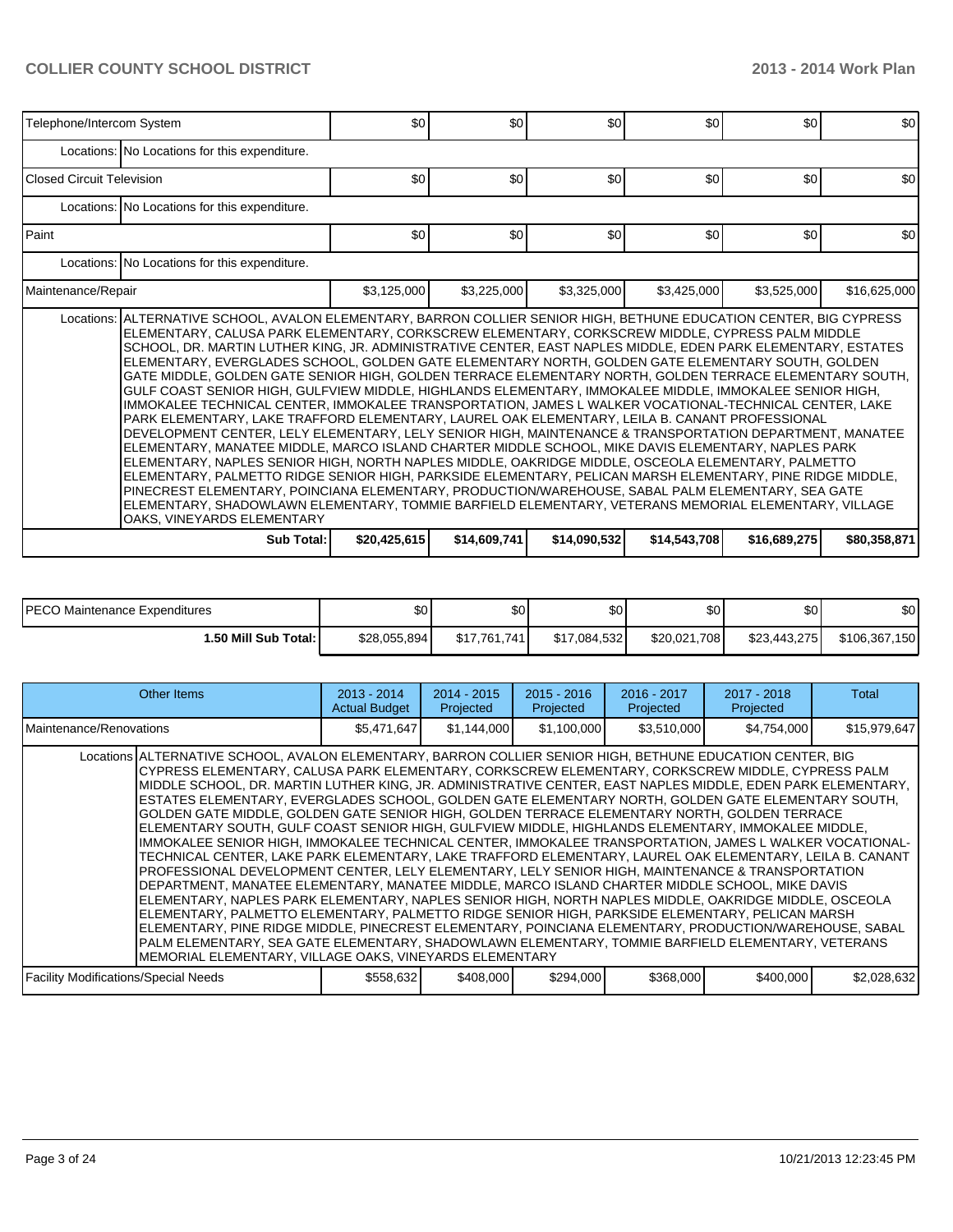|                              | Total:                                                                                                                                                                                                                                                                                                                                                                                                                                                                                                                                                                                                                                                                                                                                                                                                                                                                                                                                                                                                                                                                                                                                                                                                                                                                                                                                                                                                                                                                                                                                                         | \$28,055,894 | \$17,761,741 | \$17,084,532 | \$20,021,708 | \$23,443,275 | \$106,367,150 |
|------------------------------|----------------------------------------------------------------------------------------------------------------------------------------------------------------------------------------------------------------------------------------------------------------------------------------------------------------------------------------------------------------------------------------------------------------------------------------------------------------------------------------------------------------------------------------------------------------------------------------------------------------------------------------------------------------------------------------------------------------------------------------------------------------------------------------------------------------------------------------------------------------------------------------------------------------------------------------------------------------------------------------------------------------------------------------------------------------------------------------------------------------------------------------------------------------------------------------------------------------------------------------------------------------------------------------------------------------------------------------------------------------------------------------------------------------------------------------------------------------------------------------------------------------------------------------------------------------|--------------|--------------|--------------|--------------|--------------|---------------|
|                              | Locations ALTERNATIVE SCHOOL, AVALON ELEMENTARY, BARRON COLLIER SENIOR HIGH, BETHUNE EDUCATION CENTER, BIG<br>CYPRESS ELEMENTARY, CALUSA PARK ELEMENTARY, CORKSCREW ELEMENTARY, CORKSCREW MIDDLE, CYPRESS PALM<br>MIDDLE SCHOOL. DR. MARTIN LUTHER KING. JR. ADMINISTRATIVE CENTER. EAST NAPLES MIDDLE. EDEN PARK ELEMENTARY. I<br>ESTATES ELEMENTARY, EVERGLADES SCHOOL, GOLDEN GATE ELEMENTARY NORTH, GOLDEN GATE ELEMENTARY SOUTH,<br>GOLDEN GATE MIDDLE, GOLDEN GATE SENIOR HIGH, GOLDEN TERRACE ELEMENTARY NORTH, GOLDEN TERRACE<br>ELEMENTARY SOUTH, GULF COAST SENIOR HIGH, GULFVIEW MIDDLE, HIGHLANDS ELEMENTARY, IMMOKALEE MIDDLE,<br>IMMOKALEE SENIOR HIGH, IMMOKALEE TECHNICAL CENTER, IMMOKALEE TRANSPORTATION, JAMES L WALKER VOCATIONAL-<br>TECHNICAL CENTER. LAKE PARK ELEMENTARY. LAKE TRAFFORD ELEMENTARY. LAUREL OAK ELEMENTARY. LEILA B. CANANT<br>PROFESSIONAL DEVELOPMENT CENTER, LELY ELEMENTARY, LELY SENIOR HIGH, MAINTENANCE & TRANSPORTATION<br>DEPARTMENT, MANATEE ELEMENTARY, MANATEE MIDDLE, MARCO ISLAND CHARTER MIDDLE SCHOOL, MIKE DAVIS<br>ELEMENTARY, NAPLES PARK ELEMENTARY, NAPLES SENIOR HIGH, NORTH NAPLES MIDDLE, OAKRIDGE MIDDLE, OSCEOLA<br>ELEMENTARY, PALMETTO ELEMENTARY, PALMETTO RIDGE SENIOR HIGH, PARKSIDE ELEMENTARY, PELICAN MARSH<br>ELEMENTARY, PINE RIDGE MIDDLE, PINECREST ELEMENTARY, POINCIANA ELEMENTARY, PRODUCTION/WAREHOUSE, SABAL<br>PALM ELEMENTARY, SEA GATE ELEMENTARY, SHADOWLAWN ELEMENTARY, TOMMIE BARFIELD ELEMENTARY, VETERANS<br>MEMORIAL ELEMENTARY, VILLAGE OAKS, VINEYARDS ELEMENTARY |              |              |              |              |              |               |
| <b>Emergency Maintenance</b> |                                                                                                                                                                                                                                                                                                                                                                                                                                                                                                                                                                                                                                                                                                                                                                                                                                                                                                                                                                                                                                                                                                                                                                                                                                                                                                                                                                                                                                                                                                                                                                | \$1,600,000  | \$1,600,000  | \$1,600,000  | \$1,600,000  | \$1,600,000  | \$8,000,000   |
|                              | Locations ALTERNATIVE SCHOOL, AVALON ELEMENTARY, BARRON COLLIER SENIOR HIGH, BETHUNE EDUCATION CENTER, BIG<br>CYPRESS ELEMENTARY, CALUSA PARK ELEMENTARY, CORKSCREW ELEMENTARY, CORKSCREW MIDDLE, CYPRESS PALM<br>MIDDLE SCHOOL, DR. MARTIN LUTHER KING, JR. ADMINISTRATIVE CENTER, EAST NAPLES MIDDLE, EDEN PARK ELEMENTARY,<br>ESTATES ELEMENTARY, EVERGLADES SCHOOL, GOLDEN GATE ELEMENTARY NORTH, GOLDEN GATE ELEMENTARY SOUTH,<br>GOLDEN GATE MIDDLE. GOLDEN GATE SENIOR HIGH. GOLDEN TERRACE ELEMENTARY NORTH. GOLDEN TERRACE<br>ELEMENTARY SOUTH, GULF COAST SENIOR HIGH, GULFVIEW MIDDLE, HIGHLANDS ELEMENTARY, IMMOKALEE MIDDLE,<br>IMMOKALEE SENIOR HIGH, IMMOKALEE TECHNICAL CENTER, IMMOKALEE TRANSPORTATION, JAMES L WALKER VOCATIONAL-<br>TECHNICAL CENTER. LAKE PARK ELEMENTARY. LAKE TRAFFORD ELEMENTARY. LAUREL OAK ELEMENTARY. LEILA B. CANANT<br>PROFESSIONAL DEVELOPMENT CENTER, LELY ELEMENTARY, LELY SENIOR HIGH, MAINTENANCE & TRANSPORTATION<br>DEPARTMENT, MANATEE ELEMENTARY, MANATEE MIDDLE, MARCO ISLAND CHARTER MIDDLE SCHOOL, MIKE DAVIS<br>ELEMENTARY, NAPLES PARK ELEMENTARY, NAPLES SENIOR HIGH, NORTH NAPLES MIDDLE, OAKRIDGE MIDDLE, OSCEOLA<br>ELEMENTARY, PALMETTO ELEMENTARY, PALMETTO RIDGE SENIOR HIGH, PARKSIDE ELEMENTARY, PELICAN MARSH<br>ELEMENTARY, PINE RIDGE MIDDLE, PINECREST ELEMENTARY, POINCIANA ELEMENTARY, PRODUCTION/WAREHOUSE, SABAL<br>PALM ELEMENTARY. SEA GATE ELEMENTARY. SHADOWLAWN ELEMENTARY. TOMMIE BARFIELD ELEMENTARY. VETERANS<br>MEMORIAL ELEMENTARY, VILLAGE OAKS, VINEYARDS ELEMENTARY   |              |              |              |              |              |               |

#### **Local 1.50 Mill Expenditure For Maintenance, Repair and Renovation**

Anticipated expenditures expected from local funding sources over the years covered by the current work plan.

| Item                                                         | $2013 - 2014$<br><b>Actual Budget</b> | $2014 - 2015$<br>Projected | $2015 - 2016$<br>Projected | 2016 - 2017<br>Projected | 2017 - 2018<br>Projected | <b>Total</b>  |
|--------------------------------------------------------------|---------------------------------------|----------------------------|----------------------------|--------------------------|--------------------------|---------------|
| Remaining Maint and Repair from 1.5 Mills                    | \$28,055,894                          | \$17,761,741               | \$17,084,532               | \$20,021,708             | \$23,443,275             | \$106,367,150 |
| Maintenance/Repair Salaries                                  | \$8,265,375                           | \$10,156,519               | \$10,326,327               | \$10,499,503             | \$10,676,177             | \$49,923,901  |
| l School Bus Purchases                                       | \$5,228,782                           | \$6,014,343                | \$2,732,223                | \$5,581,177              | \$9,715,638              | \$29,272,163  |
| IOther Vehicle Purchases                                     | \$300,000                             | \$300,000                  | \$300,000                  | \$300,000                | \$300,000                | \$1,500,000   |
| Capital Outlay Equipment                                     | \$11,143,682                          | \$10,534,122               | \$9,481,227                | \$9,427,857              | \$9,034,270              | \$49,621,158  |
| Rent/Lease Payments                                          | \$0                                   | \$0                        | \$0                        | \$0                      | \$0                      | \$0           |
| ICOP Debt Service                                            | \$44,400,000                          | \$44,800,000               | \$44,800,000               | \$44,800,000             | \$44,800,000             | \$223,600,000 |
| Rent/Lease Relocatables                                      | \$502,322                             | \$454,500                  | \$486,000                  | \$517,500                | \$549,000                | \$2,509,322   |
| Environmental Problems                                       | \$0                                   | \$0                        | \$0                        | \$0                      | \$0                      | \$0           |
| s.1011.14 Debt Service                                       | \$0                                   | \$0                        | \$0                        | \$0                      | \$0                      | \$0           |
| Special Facilities Construction Account                      | \$0                                   | \$0                        | \$0                        | \$0                      | \$0                      | \$0           |
| Premiums for Property Casualty Insurance - 1011.71<br>(4a,b) | \$4,300,000                           | \$4,300,000                | \$4,300,000                | \$4,300,000              | \$4,300,000              | \$21,500,000  |
| Qualified School Construction Bonds (QSCB)                   | \$0                                   | \$0                        | \$0                        | \$0                      | \$0                      | \$0           |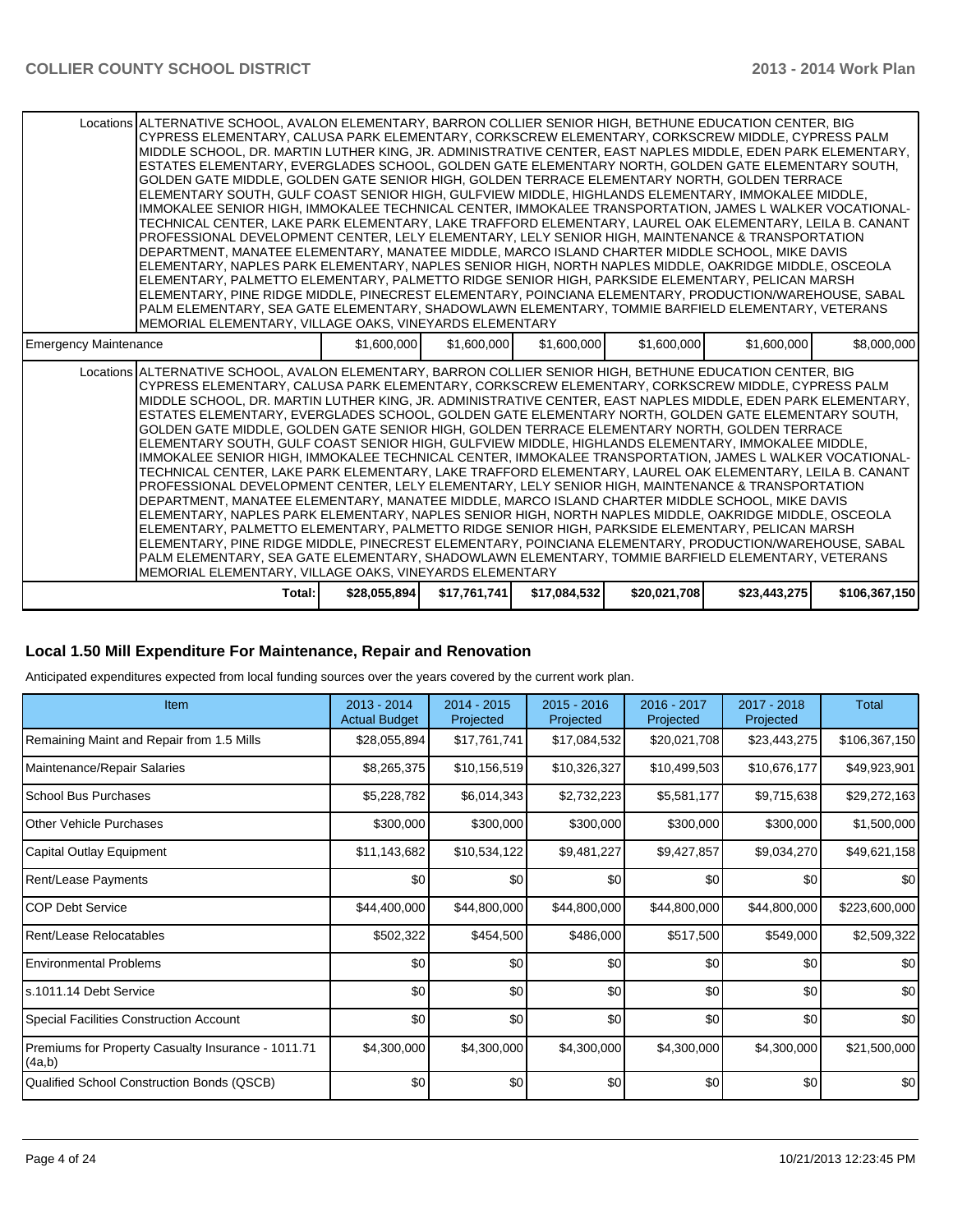| n                                   |               |              |              |              |               |               |
|-------------------------------------|---------------|--------------|--------------|--------------|---------------|---------------|
| <b>Local Expenditure Totals:</b>    | \$116,621,651 | \$98,622,944 | \$93,900,822 | \$99,751,711 | \$105,156,442 | \$514,053,570 |
| <b>Other Capital Staff</b>          | \$553,020     | \$550,669    | \$560,587    | \$570,708    | \$581,022     | \$2,816,006   |
| Site Aquisition                     | \$0           | \$64,000     | \$120,000    | \$0          | \$0           | \$184,000     |
| Construction Blueprinting           | \$30,743      | \$18,000     | \$18,000     | \$18,000     | \$18,000      | \$102,743     |
| Portable Relocation                 | \$152,839     | \$90,000     | \$90,000     | \$90,000     | \$90,000      | \$512,839     |
| <b>Enterprise Resource Planning</b> | \$12,100,000  | \$2,000,000  | \$2,000,000  | \$2,000,000  | \$0           | \$18,100,000  |
| Permitting Services                 | \$164,222     | \$135,000    | \$135,000    | \$135,000    | \$135,000     | \$704,222     |
| Site/Facility Testing               | \$48,150      | \$45,000     | \$45,000     | \$45,000     | \$45,000      | \$228,150     |
| Facilities Supervision              | \$1,241,622   | \$1,264,050  | \$1,286,926  | \$1,310,258  | \$1,334,060   | \$6,436,916   |
| Portable Renovations                | \$135,000     | \$135,000    | \$135,000    | \$135,000    | \$135,000     | \$675,000     |
| Qualified Zone Academy Bonds (QZAB) | \$0           | \$0          | \$0          | \$0          | \$0           | \$0           |

# **Revenue**

#### **1.50 Mill Revenue Source**

Schedule of Estimated Capital Outlay Revenue from each currently approved source which is estimated to be available for expenditures on the projects included in the tentative district facilities work program. All amounts are NET after considering carryover balances, interest earned, new COP's, 1011.14 and 1011.15 loans, etc. Districts cannot use 1.5-Mill funds for salaries except for those explicitly associated with maintenance/repair projects. (1011.71 (5), F.S.)

| Item                                                                                | Fund | $2013 - 2014$<br><b>Actual Value</b> | $2014 - 2015$<br>Projected | $2015 - 2016$<br>Projected | $2016 - 2017$<br>Projected | $2017 - 2018$<br>Projected | Total             |
|-------------------------------------------------------------------------------------|------|--------------------------------------|----------------------------|----------------------------|----------------------------|----------------------------|-------------------|
| (1) Non-exempt property<br>assessed valuation                                       |      | \$63,161,344,158                     | \$64,126,200,000           | \$66,555,100,000           | \$69,534,800,000           | \$73,273,200,000           | \$336,650,644,158 |
| $(2)$ The Millege projected for<br>discretionary capital outlay per<br>ls.1011.71   |      | 1.30                                 | 1.35                       | 1.40                       | 1.45                       | 1.50                       |                   |
| $(3)$ Full value of the 1.50-Mill<br>discretionary capital outlay per<br>ls.1011.71 |      | \$106,111,058                        | \$107,732,016              | \$111,812,568              | \$116,818,464              | \$123,098,976              | \$565,573,082     |
| $(4)$ Value of the portion of the 1.50<br>-Mill ACTUALLY levied                     | 370  | \$78,825,358                         | \$83,107,555               | \$89,450,054               | \$96,792,442               | \$105,513,408              | \$453,688,817     |
| $(5)$ Difference of lines $(3)$ and $(4)$                                           |      | \$27,285,700                         | \$24,624,461               | \$22,362,514               | \$20,026,022               | \$17,585,568               | \$111,884,265     |

#### **PECO Revenue Source**

The figure in the row designated "PECO Maintenance" will be subtracted from funds available for new construction because PECO maintenance dollars cannot be used for new construction.

| <b>Item</b>                          | Fund | $2013 - 2014$<br><b>Actual Budget</b> | $2014 - 2015$<br>Projected | $2015 - 2016$<br>Projected | 2016 - 2017<br>Projected | 2017 - 2018<br>Projected | <b>Total</b> |
|--------------------------------------|------|---------------------------------------|----------------------------|----------------------------|--------------------------|--------------------------|--------------|
| <b>PECO New Construction</b>         | 340  | \$O I                                 | \$0 <sub>1</sub>           | \$0                        | \$0 I                    | \$0                      | \$0          |
| <b>PECO Maintenance Expenditures</b> |      | \$O I                                 | \$0                        | \$0                        | \$0 <sub>1</sub>         | \$0                      | \$0          |
|                                      |      | \$0                                   | \$0                        | \$0                        | \$0                      | \$0                      | \$0          |

### **CO & DS Revenue Source**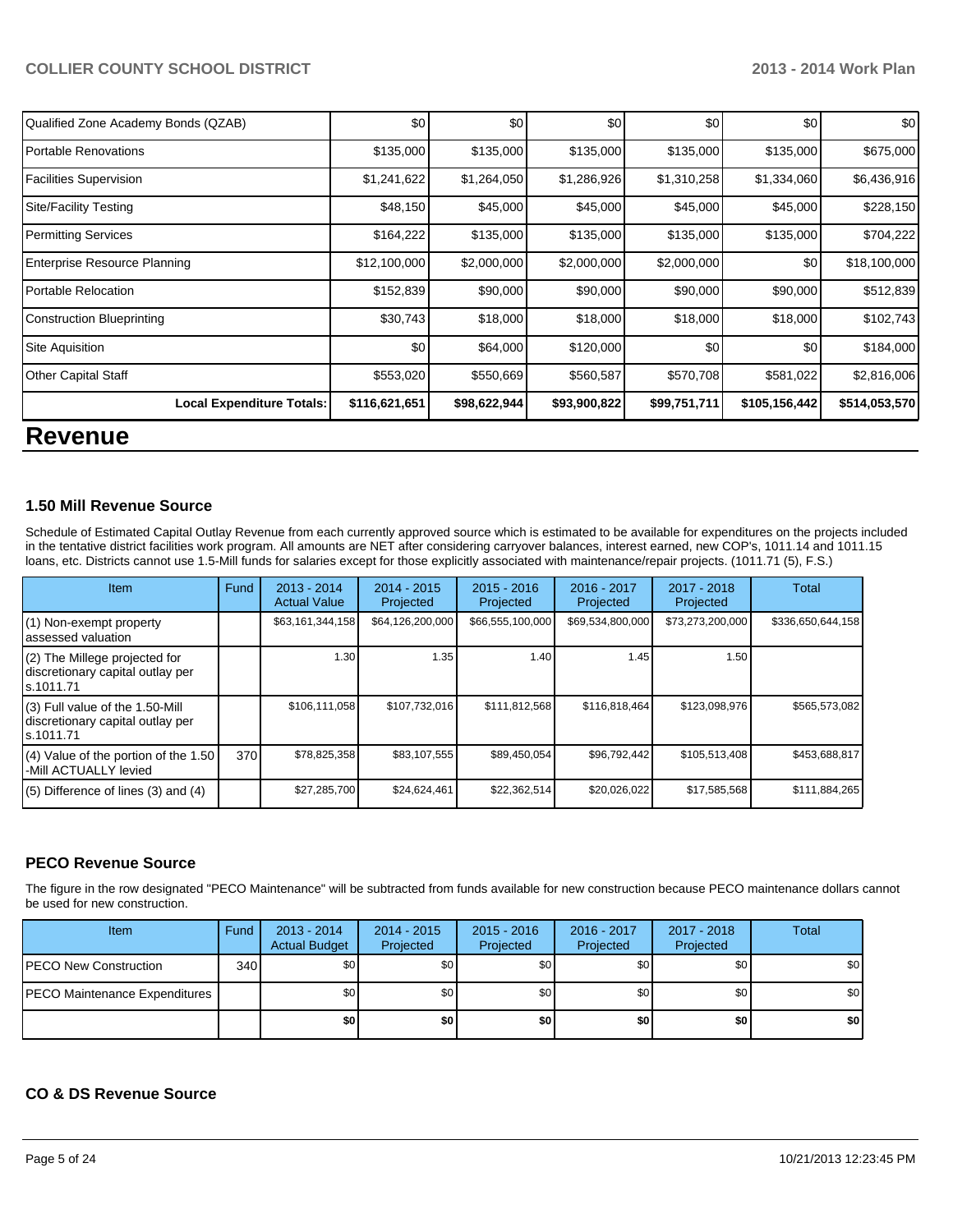Revenue from Capital Outlay and Debt Service funds.

| Item                                               | Fund | $2013 - 2014$<br><b>Actual Budget</b> | $2014 - 2015$<br>Projected | $2015 - 2016$<br>Projected | $2016 - 2017$<br>Projected | $2017 - 2018$<br>Projected | Total       |
|----------------------------------------------------|------|---------------------------------------|----------------------------|----------------------------|----------------------------|----------------------------|-------------|
| ICO & DS Cash Flow-through<br><b>I</b> Distributed | 360  | \$716.490                             | \$716,490                  | \$716.490                  | \$716.490                  | \$716.490                  | \$3,582,450 |
| ICO & DS Interest on<br>Undistributed CO           | 360  | \$15,870                              | \$15,870                   | \$15,870                   | \$15,870                   | \$15,870                   | \$79,350    |
|                                                    |      | \$732,360                             | \$732,360                  | \$732,360                  | \$732,360                  | \$732,360                  | \$3,661,800 |

#### **Fair Share Revenue Source**

Nothing reported for this section. All legally binding commitments for proportionate fair-share mitigation for impacts on public school facilities must be included in the 5-year district work program.

**Sales Surtax Referendum**

Specific information about any referendum for a 1-cent or ½-cent surtax referendum during the previous year.

**Did the school district hold a surtax referendum during the past fiscal year 2012 - 2013?**

No

## **Additional Revenue Source**

Any additional revenue sources

| Item                                                                                            | $2013 - 2014$<br><b>Actual Value</b> | $2014 - 2015$<br>Projected | $2015 - 2016$<br>Projected | 2016 - 2017<br>Projected | 2017 - 2018<br>Projected | Total     |
|-------------------------------------------------------------------------------------------------|--------------------------------------|----------------------------|----------------------------|--------------------------|--------------------------|-----------|
| Proceeds from a s.1011.14/15 F.S. Loans                                                         | \$0                                  | \$0                        | \$0                        | \$0                      | \$0                      | \$0       |
| District Bonds - Voted local bond<br>referendum proceeds per s.9, Art VII<br>State Constitution | \$0                                  | \$0                        | \$0                        | \$0                      | \$0                      | \$0       |
| Proceeds from Special Act Bonds                                                                 | \$0                                  | \$0                        | \$0                        | \$0                      | \$0                      | \$0       |
| Estimated Revenue from CO & DS Bond<br>Sale                                                     | \$0                                  | \$0                        | \$0                        | \$0                      | \$0                      | \$0       |
| Proceeds from Voted Capital<br>Improvements millage                                             | \$0                                  | \$0                        | \$0                        | \$0                      | \$0                      | \$0       |
| Other Revenue for Other Capital Projects                                                        | \$97,000                             | \$97,000                   | \$97,000                   | \$97,000                 | \$97,000                 | \$485,000 |
| Proceeds from 1/2 cent sales surtax<br>authorized by school board                               | \$0                                  | \$0                        | \$0                        | \$0                      | \$0                      | \$0       |
| Proceeds from local governmental<br>infrastructure sales surtax                                 | \$0                                  | \$0                        | \$0                        | \$0                      | \$0                      | \$0       |
| Proceeds from Certificates of<br>Participation (COP's) Sale                                     | \$0                                  | \$0                        | \$0                        | \$0                      | \$0                      | \$0       |
| Classrooms First Bond proceeds amount<br>authorized in FY 1997-98                               | \$0                                  | \$0                        | \$0                        | \$0                      | \$0                      | \$0       |
| Classrooms for Kids                                                                             | \$0                                  | \$0                        | \$0                        | \$0                      | \$0                      | \$0       |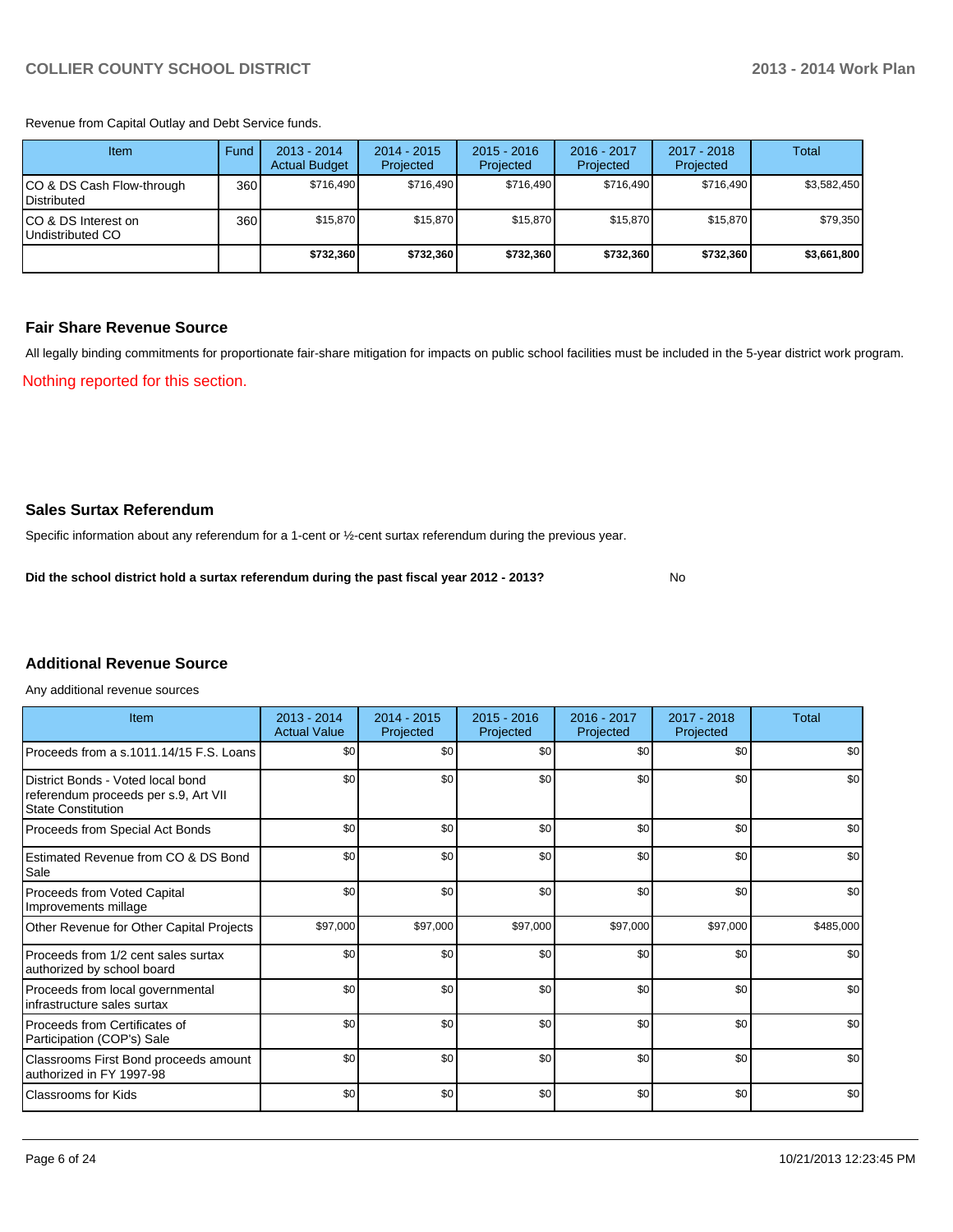| <b>District Equity Recognition</b>                                                                                        | \$0           | \$0          | \$0          | \$0          | \$0          | \$0           |
|---------------------------------------------------------------------------------------------------------------------------|---------------|--------------|--------------|--------------|--------------|---------------|
| <b>Federal Grants</b>                                                                                                     | \$0           | \$0          | \$0          | \$0          | \$0          | \$0           |
| Proportionate share mitigation (actual<br>cash revenue only, not in kind donations)                                       | \$0           | \$0          | \$0          | \$0          | \$0          | \$0           |
| Impact fees received                                                                                                      | \$6,000,000   | \$6,000,000  | \$6,000,000  | \$6,000,000  | \$6,000,000  | \$30,000,000  |
| Private donations                                                                                                         | \$0           | \$0          | \$0          | \$0          | \$0          | \$0           |
| Grants from local governments or not-for-<br>profit organizations                                                         | \$0           | \$0          | \$0          | \$0          | \$0          | \$0           |
| Interest, Including Profit On Investment                                                                                  | \$482,192     | \$400,000    | \$300,000    | \$300,000    | \$300,000    | \$1,782,192   |
| Revenue from Bonds pledging proceeds<br>from 1 cent or 1/2 cent Sales Surtax                                              | \$0           | \$0          | \$0          | \$0          | \$0          | \$0           |
| <b>Total Fund Balance Carried Forward</b>                                                                                 | \$172,389,499 | \$83,025,262 | \$48,466,733 | \$24,917,825 | \$10,860,416 | \$339,659,735 |
| General Capital Outlay Obligated Fund<br><b>Balance Carried Forward From Total</b><br><b>Fund Balance Carried Forward</b> | \$0           | \$0          | \$0          | \$0          | \$0          | \$0           |
| <b>Special Facilities Construction Account</b>                                                                            | \$0           | \$0          | \$0          | \$0          | \$0          | \$0           |
| One Cent - 1/2 Cent Sales Surtax Debt<br>Service From Total Fund Balance Carried<br>Forward                               | \$0           | \$0          | \$0          | \$0          | \$0          | \$0           |
| Capital Outlay Projects Funds Balance<br>Carried Forward From Total Fund<br><b>Balance Carried Forward</b>                | \$0           | \$0          | \$0          | \$0          | \$0          | \$0           |
| <b>Subtotal</b>                                                                                                           | \$178,968,691 | \$89,522,262 | \$54,863,733 | \$31,314,825 | \$17,257,416 | \$371,926,927 |

# **Total Revenue Summary**

| <b>Item Name</b>                                           | $2013 - 2014$<br><b>Budget</b> | $2014 - 2015$<br>Projected | $2015 - 2016$<br><b>Projected</b> | $2016 - 2017$<br>Projected | $2017 - 2018$<br>Projected | <b>Five Year Total</b> |
|------------------------------------------------------------|--------------------------------|----------------------------|-----------------------------------|----------------------------|----------------------------|------------------------|
| Local 1.5 Mill Discretionary Capital Outlay<br>Revenue     | \$78,825,358                   | \$83,107,555               | \$89,450,054                      | \$96,792,442               | \$105,513,408              | \$453,688,817          |
| PECO and 1.5 Mill Maint and Other 1.5<br>Mill Expenditures | (\$116,621,651)                | (\$98,622,944)             | (S93,900,822)                     | (S99,751,711)              | (\$105, 156, 442)          | $(\$514,053,570)$      |
| IPECO Maintenance Revenue                                  | \$0                            | \$0                        | \$0                               | \$0                        | \$0                        | \$0 <sub>1</sub>       |
| <b>Available 1.50 Mill for New</b><br><b>Construction</b>  | (\$37,796,293)                 | $($ \$15,515,389)          | ( \$4,450,768)                    | ( \$2,959,269)             | \$356,966                  | ( \$60, 364, 753]      |

| <b>Item Name</b>                      | $2013 - 2014$<br><b>Budget</b> | $2014 - 2015$<br>Projected | $2015 - 2016$<br>Projected | $2016 - 2017$<br>Projected | $2017 - 2018$<br>Projected | <b>Five Year Total</b> |
|---------------------------------------|--------------------------------|----------------------------|----------------------------|----------------------------|----------------------------|------------------------|
| ICO & DS Revenue                      | \$732,360                      | \$732,360                  | \$732,360                  | \$732,360                  | \$732,360                  | \$3,661,800            |
| <b>IPECO New Construction Revenue</b> | \$0                            | \$0                        | \$0                        | \$0                        | \$0                        | \$0                    |
| <b>I</b> Other/Additional Revenue     | \$178,968,691                  | \$89,522,262               | \$54,863,733               | \$31,314,825               | \$17,257,416               | \$371,926,927          |
| <b>Total Additional Revenuel</b>      | \$179,701,051                  | \$90,254,622               | \$55,596,093               | \$32,047,185               | \$17,989,776               | \$375,588,727          |
| <b>Total Available Revenue</b>        | \$141,904,758                  | \$74,739,233               | \$51,145,325               | \$29,087,916               | \$18,346,742               | \$315,223,974          |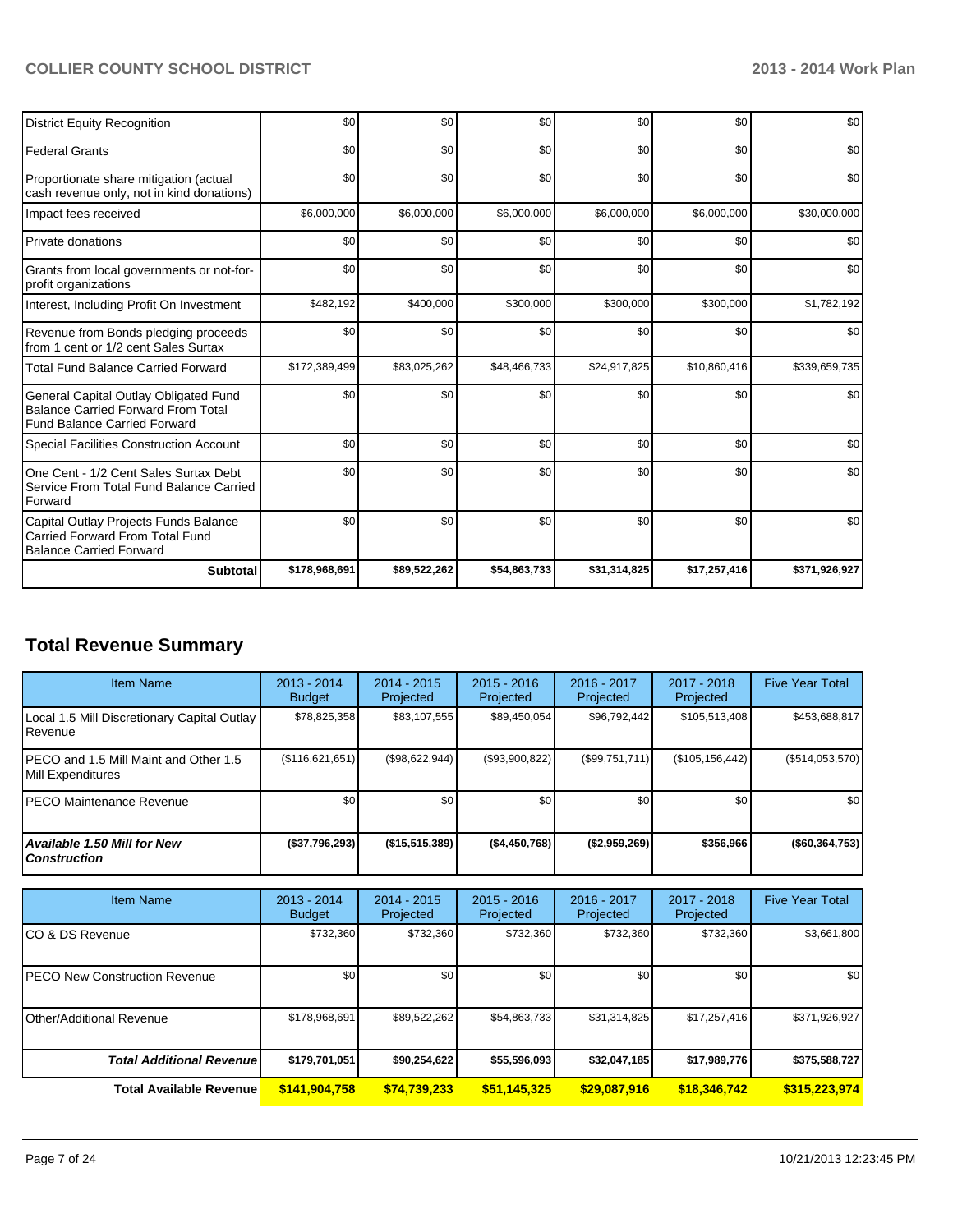# **Project Schedules**

#### **Capacity Project Schedules**

Nothing reported for this section. A schedule of capital outlay projects necessary to ensure the availability of satisfactory classrooms for the projected student enrollment in K-12 programs.

| <b>Planned Cost:</b>     |  |  |  |
|--------------------------|--|--|--|
| <b>Student Stations:</b> |  |  |  |
| <b>Total Classrooms:</b> |  |  |  |
| Gross Sq Ft:             |  |  |  |

#### **Other Project Schedules**

Major renovations, remodeling, and additions of capital outlay projects that do not add capacity to schools.

| <b>Project Description</b>                     | Location               | $2013 - 2014$<br><b>Actual Budget</b> | $2014 - 2015$<br>Projected | $2015 - 2016$<br>Projected | 2016 - 2017<br>Projected | 2017 - 2018<br>Projected | Total                       | Funded |
|------------------------------------------------|------------------------|---------------------------------------|----------------------------|----------------------------|--------------------------|--------------------------|-----------------------------|--------|
| Carry Forward for subsequent<br> years         | Location not specified | \$92,951,448                          | \$48,466,733               | \$24,917,825               | \$10,860,416             |                          | \$119,242 \$177,315,664 Yes |        |
| l Professional Services Retainer               | Location not specified | \$97,828                              | \$90,000                   | \$90,000                   | \$90,000                 | \$90,000                 | \$457,828 Yes               |        |
| Property Management                            | Location not specified | \$320,602                             | \$95,500                   | \$50,500                   | \$50,500                 | \$50,500                 | \$567,602 Yes               |        |
| Building Replacement/SIR                       | Location not specified | \$15,000,000                          | \$11,000,000               | \$11,000,000               | \$11,000,000             | \$11,000,000             | \$59,000,000 Yes            |        |
| Reserve for Future School                      | Location not specified | \$32,000,000                          | \$15,000,000               | \$15,000,000               | \$7,000,000              | \$7,000,000              | \$76,000,000 Yes            |        |
| Imperial Roadway<br>Improvements Carry Forward | Location not specified | \$40,000                              | \$0                        | \$0                        | \$0                      | \$0                      | \$40,000 Yes                |        |
| Immokalee Charter Capital                      | Location not specified | \$87,000                              | \$87,000                   | \$87,000                   | \$87,000                 | \$87,000                 | \$435,000 Yes               |        |
| l Reserve for Future Vehicle<br>l Purchases    | Location not specified | \$1,407,880                           | \$0                        | \$0                        | \$0                      | \$0                      | \$1,407,880 Yes             |        |
|                                                |                        | \$141,904,758                         | \$74,739,233               | \$51,145,325               | \$29,087,916             |                          | \$18,346,742 \$315,223,974  |        |

#### **Additional Project Schedules**

Any projects that are not identified in the last approved educational plant survey.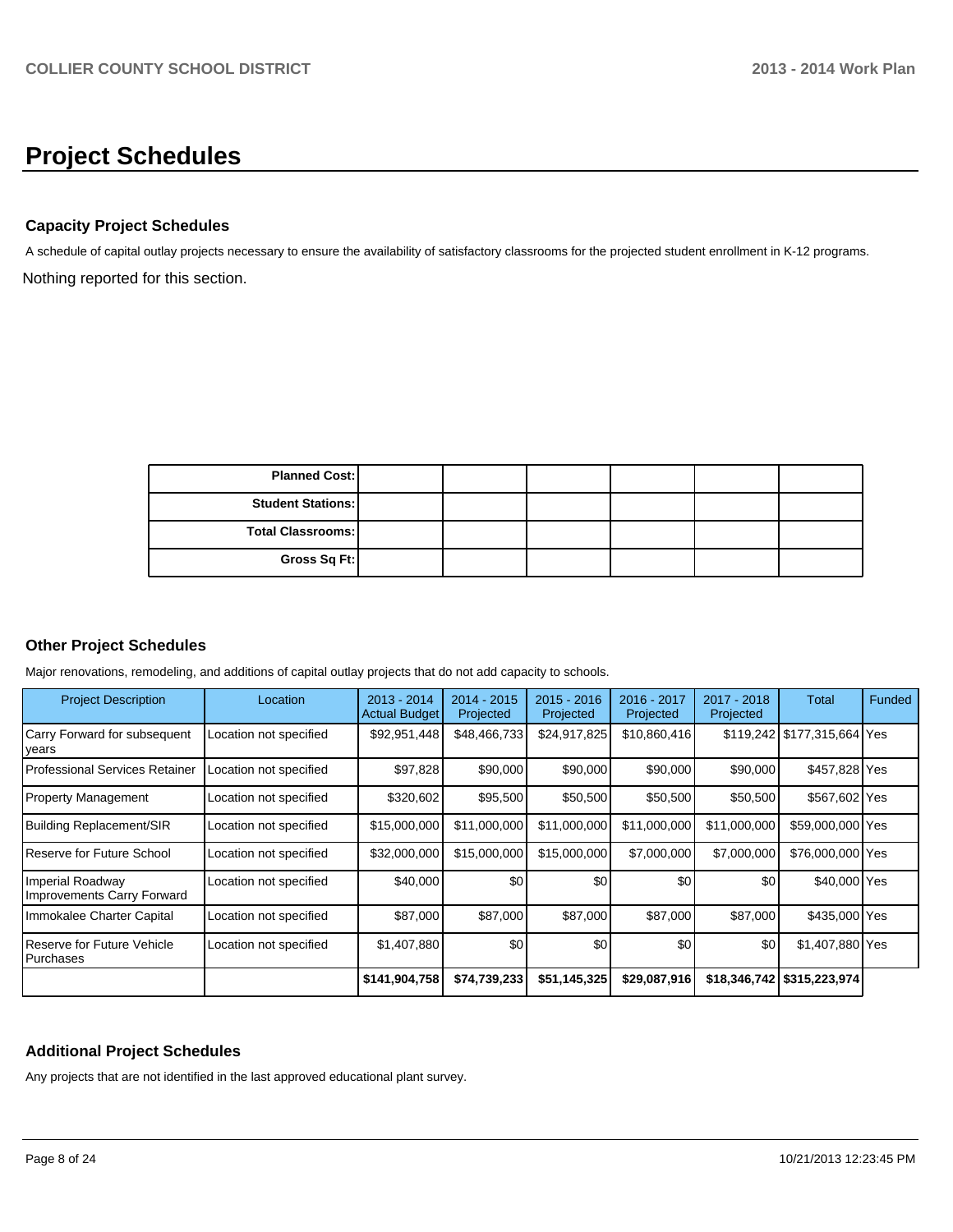Nothing reported for this section.

#### **Non Funded Growth Management Project Schedules**

Schedule indicating which projects, due to planned development, that CANNOT be funded from current revenues projected over the next five years.

Nothing reported for this section.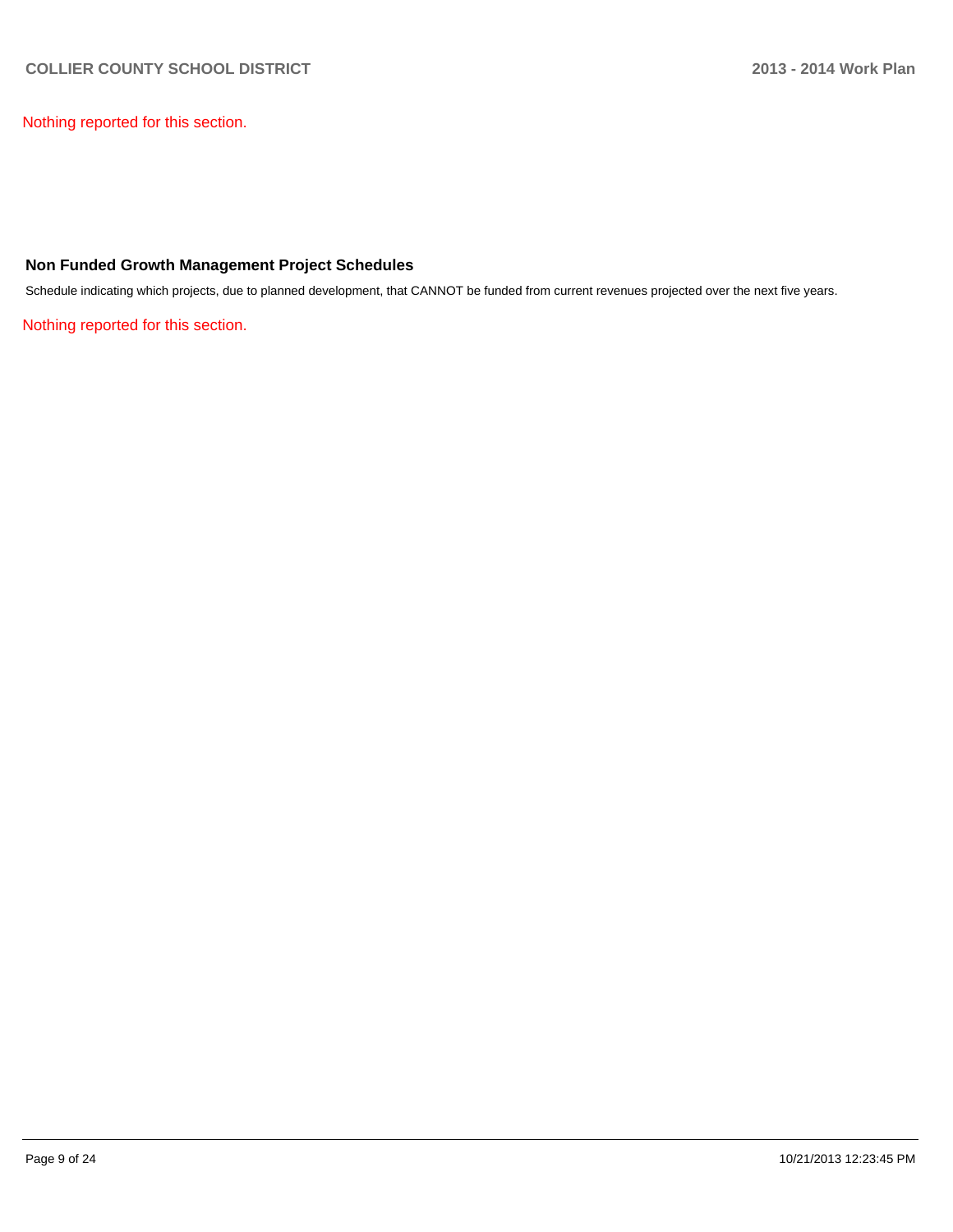## **Capacity Tracking**

| Location                                                               | $2013 -$<br><b>2014 Satis.</b><br>Stu. Sta. | Actual<br>$2013 -$<br><b>2014 FISH</b><br>Capacity | Actual<br>$2012 -$<br>2013<br><b>COFTE</b> | # Class<br><b>Rooms</b> | Actual<br>Average<br>$2013 -$<br>2014 Class<br><b>Size</b> | Actual<br>$2013 -$<br>2014<br><b>Utilization</b> | <b>New</b><br>Stu.<br>Capacity | <b>New</b><br>Rooms to<br>be<br>Added/Re<br>moved | Projected<br>$2017 -$<br>2018<br><b>COFTE</b> | Projected<br>$2017 -$<br>2018<br><b>Utilization</b> | Projected<br>$2017 -$<br>2018 Class<br><b>Size</b> |
|------------------------------------------------------------------------|---------------------------------------------|----------------------------------------------------|--------------------------------------------|-------------------------|------------------------------------------------------------|--------------------------------------------------|--------------------------------|---------------------------------------------------|-----------------------------------------------|-----------------------------------------------------|----------------------------------------------------|
| <b>EVERGLADES SCHOOL</b>                                               | 537                                         | 483                                                | 150                                        | 25                      | 6 <sup>1</sup>                                             | 31.00 %                                          | $\Omega$                       | $\Omega$                                          | 163                                           | 34.00 %                                             | $\overline{7}$                                     |
| <b>GULFVIEW MIDDLE</b>                                                 | 712                                         | 640                                                | 675                                        | 31                      | 22                                                         | 105.00 %                                         | 0                              | $\Omega$                                          | 640                                           | 100.00%                                             | 21                                                 |
| <b>BETHUNE EDUCATION</b><br><b>CENTER</b>                              | 182                                         | 182                                                | 96                                         | 8                       | 12                                                         | 53.00 %                                          | 0                              | $\Omega$                                          | $\Omega$                                      | 0.00%                                               | $\mathbf 0$                                        |
| <b>LAKE PARK</b><br><b>ELEMENTARY</b>                                  | 638                                         | 638                                                | 512                                        | 33                      | 16                                                         | 80.00 %                                          | 0                              | $\Omega$                                          | 481                                           | 75.00 %                                             | 15                                                 |
| <b>TOMMIE BARFIELD</b><br><b>ELEMENTARY</b>                            | 655                                         | 655                                                | 606                                        | 35                      | 17                                                         | 93.00 %                                          | $\Omega$                       | $\Omega$                                          | 606                                           | 93.00 %                                             | 17                                                 |
| <b>SHADOWLAWN</b><br><b>ELEMENTARY</b>                                 | 660                                         | 660                                                | 563                                        | 34                      | 17                                                         | 85.00 %                                          | $\overline{0}$                 | $\Omega$                                          | 606                                           | 92.00%                                              | 18                                                 |
| <b>IMMOKALEE</b><br><b>TECHNICAL CENTER</b>                            | 421                                         | 631                                                | 38                                         | 23                      | $\overline{2}$                                             | 6.00%                                            | 0                              | $\Omega$                                          | $\mathbf 0$                                   | 0.00%                                               | $\mathbf 0$                                        |
| <b>CYPRESS PALM MIDDLE</b><br><b>SCHOOL</b>                            | 1,308                                       | 1,177                                              | 748                                        | 56                      | 13                                                         | 64.00 %                                          | 0                              | $\Omega$                                          | 760                                           | 65.00 %                                             | 14                                                 |
| PARKSIDE<br><b>ELEMENTARY</b>                                          | 919                                         | 919                                                | 715                                        | 49                      | 15                                                         | 78.00 %                                          | $\Omega$                       | $\Omega$                                          | 738                                           | 80.00%                                              | 15                                                 |
| LEILA B. CANANT<br>PROFESSIONAL<br><b>DEVELOPMENT</b><br><b>CENTER</b> | $\Omega$                                    | $\mathbf{0}$                                       | 0                                          | $\mathbf 0$             | $\Omega$                                                   | 0.00%                                            | $\Omega$                       | $\Omega$                                          | $\Omega$                                      | 0.00%                                               | $\mathbf 0$                                        |
| <b>EDEN PARK</b><br><b>ELEMENTARY</b>                                  | 824                                         | 824                                                | 751                                        | 43                      | 17                                                         | 91.00 %                                          | 0                              | $\Omega$                                          | 711                                           | 86.00 %                                             | 17                                                 |
| PALMETTO<br><b>ELEMENTARY</b>                                          | 919                                         | 919                                                | 500                                        | 49                      | 10                                                         | 54.00 %                                          | 0                              | $\Omega$                                          | 473                                           | 51.00%                                              | 10                                                 |
| <b>MIKE DAVIS</b><br><b>ELEMENTARY</b>                                 | 919                                         | 919                                                | 815                                        | 49                      | 17                                                         | 89.00 %                                          | $\Omega$                       | $\Omega$                                          | 723                                           | 79.00 %                                             | 15                                                 |
| <b>GOLDEN GATE SENIOR</b><br><b>HIGH</b>                               | 2,094                                       | 1,989                                              | 1,601                                      | 86                      | 19                                                         | 81.00 %                                          | 0                              | $\Omega$                                          | 1,751                                         | 88.00 %                                             | 20                                                 |
| <b>PALMETTO RIDGE</b><br><b>SENIOR HIGH</b>                            | 2,025                                       | 1,923                                              | 1,790                                      | 86                      | 21                                                         | 93.00 %                                          | 0                              | $\Omega$                                          | 1,706                                         | 89.00%                                              | 20                                                 |
| NORTH NAPLES MIDDLE                                                    | 1,095                                       | 985                                                | 921                                        | 47                      | 20                                                         | 93.00 %                                          | $\overline{0}$                 | $\Omega$                                          | 895                                           | 91.00%                                              | 19                                                 |
| <b>ESTATES ELEMENTARY</b>                                              | 779                                         | 779                                                | 575                                        | 41                      | 14                                                         | 74.00 %                                          | 0                              | $\Omega$                                          | 568                                           | 73.00 %                                             | 14                                                 |
| <b>VETERANS MEMORIAL</b><br><b>ELEMENTARY</b>                          | 944                                         | 944                                                | 840                                        | 49                      | 17                                                         | 89.00 %                                          | 0                              | $\Omega$                                          | 754                                           | 80.00%                                              | 15                                                 |
| <b>MARCO ISLAND</b><br><b>CHARTER MIDDLE</b><br><b>SCHOOL</b>          | 523                                         | 470                                                | 447                                        | 23                      | 19                                                         | 95.00 %                                          | 0                              | $\mathbf 0$                                       | 0                                             | 0.00%                                               | $\mathbf 0$                                        |
| <b>CORKSCREW MIDDLE</b>                                                | 1,142                                       | 1,027                                              | 705                                        | 48                      | 15                                                         | 69.00 %                                          | 0                              | $\overline{0}$                                    | 623                                           | 61.00 %                                             | 13                                                 |
| <b>OSCEOLA</b><br><b>ELEMENTARY</b>                                    | 767                                         | 767                                                | 685                                        | 41                      | 17                                                         | 89.00 %                                          | 0                              | 0                                                 | 744                                           | 97.00 %                                             | 18                                                 |
| <b>CALUSA PARK</b><br><b>ELEMENTARY</b>                                | 978                                         | 978                                                | 932                                        | 51                      | 18                                                         | 95.00 %                                          | 0                              | $\Omega$                                          | 895                                           | 92.00%                                              | 18                                                 |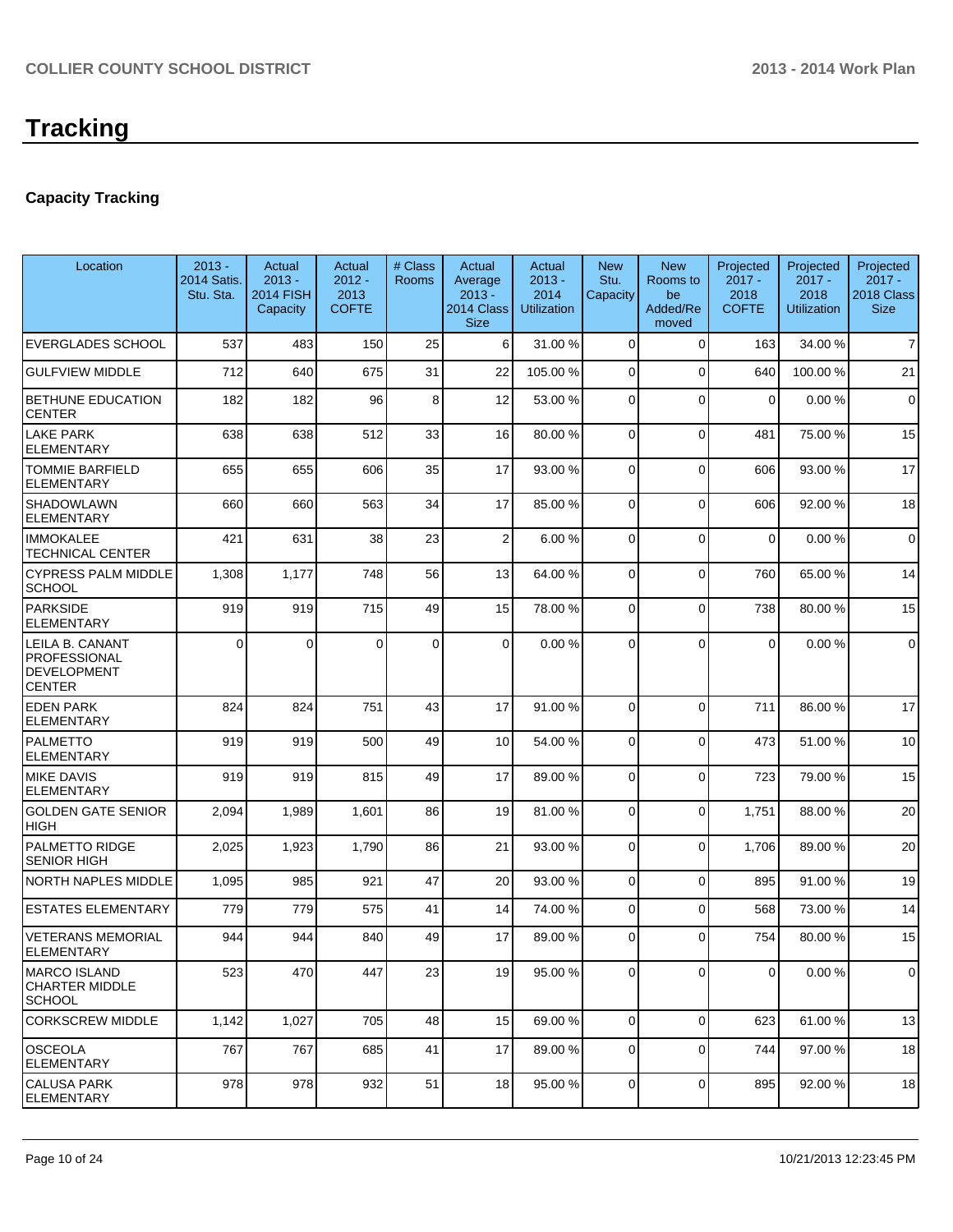| <b>SABAL PALM</b><br><b>ELEMENTARY</b>                          | 772   | 772   | 525   | 41 | 13 | 68.00 %  | 0           | $\Omega$    | 535         | 69.00 %  | 13          |
|-----------------------------------------------------------------|-------|-------|-------|----|----|----------|-------------|-------------|-------------|----------|-------------|
| <b>GOLDEN TERRACE</b><br>ELEMENTARY SOUTH                       | 589   | 589   | 413   | 28 | 15 | 70.00 %  | 0           | $\Omega$    | 494         | 84.00 %  | 18          |
| <b>GOLDEN GATE</b><br><b>ELEMENTARY SOUTH</b>                   | 409   | 409   | 404   | 20 | 20 | 99.00 %  | $\mathbf 0$ | $\Omega$    | 422         | 103.00%  | 21          |
| <b>ALTERNATIVE SCHOOL</b>                                       | 282   | 282   | 318   | 15 | 21 | 113.00 % | $\Omega$    | $\Omega$    | $\mathbf 0$ | 0.00%    | $\mathbf 0$ |
| MANATEE<br><b>ELEMENTARY</b>                                    | 771   | 771   | 766   | 40 | 19 | 99.00 %  | $\mathbf 0$ | $\Omega$    | 733         | 95.00 %  | 18          |
| <b>MANATEE MIDDLE</b>                                           | 1,477 | 1,329 | 840   | 64 | 13 | 63.00 %  | 0           | $\Omega$    | 877         | 66.00 %  | 14          |
| <b>PELICAN MARSH</b><br><b>ELEMENTARY</b>                       | 846   | 846   | 823   | 46 | 18 | 97.00 %  | 0           | $\Omega$    | 779         | 92.00 %  | 17          |
| <b>GULF COAST SENIOR</b><br>HIGH                                | 2,154 | 2,046 | 1,872 | 87 | 22 | 91.00 %  | $\Omega$    | $\Omega$    | 1,765       | 86.00 %  | 20          |
| <b>CORKSCREW</b><br><b>ELEMENTARY</b>                           | 836   | 836   | 705   | 45 | 16 | 84.00 %  | $\mathbf 0$ | $\Omega$    | 602         | 72.00 %  | 13          |
| <b>GOLDEN TERRACE</b><br><b>ELEMENTARY NORTH</b>                | 747   | 747   | 564   | 39 | 14 | 75.00 %  | $\mathbf 0$ | $\Omega$    | 527         | 71.00%   | 14          |
| <b>IMMOKALEE MIDDLE</b>                                         | 1,383 | 1,244 | 789   | 60 | 13 | 63.00 %  | 0           | $\Omega$    | 855         | 69.00 %  | 14          |
| <b>VINEYARDS</b><br><b>ELEMENTARY</b>                           | 937   | 937   | 748   | 50 | 15 | 80.00 %  | 0           | $\Omega$    | 658         | 70.00 %  | 13          |
| <b>LELY ELEMENTARY</b>                                          | 821   | 821   | 729   | 45 | 16 | 89.00 %  | $\mathbf 0$ | $\Omega$    | 713         | 87.00%   | 16          |
| <b>LAUREL OAK</b><br><b>ELEMENTARY</b>                          | 864   | 864   | 777   | 47 | 17 | 90.00 %  | $\Omega$    | $\Omega$    | 720         | 83.00 %  | 15          |
| <b>OAKRIDGE MIDDLE</b>                                          | 1,470 | 1,323 | 1,008 | 64 | 16 | 76.00 %  | $\mathbf 0$ | $\Omega$    | 938         | 71.00 %  | 15          |
| <b>IMMOKALEE SENIOR</b><br><b>HIGH</b>                          | 1,790 | 1,700 | 1,426 | 76 | 19 | 84.00 %  | 0           | $\Omega$    | 1,533       | 90.00 %  | 20          |
| JAMES L WALKER<br><b>VOCATIONAL-</b><br><b>TECHNICAL CENTER</b> | 1,614 | 1,936 | 585   | 74 | 8  | 30.00 %  | 0           | $\Omega$    | 566         | 29.00 %  | 8           |
| <b>BARRON COLLIER</b><br><b>SENIOR HIGH</b>                     | 1,934 | 1,837 | 1,717 | 81 | 21 | 93.00 %  | $\mathbf 0$ | $\Omega$    | 1,794       | 98.00 %  | 22          |
| <b>GOLDEN GATE MIDDLE</b>                                       | 1,340 | 1,206 | 994   | 56 | 18 | 82.00 %  | 0           | $\Omega$    | 1,098       | 91.00 %  | 20          |
| <b>BIG CYPRESS</b><br><b>ELEMENTARY</b>                         | 940   | 940   | 852   | 49 | 17 | 91.00 %  | 0           | $\Omega$    | 771         | 82.00 %  | 16          |
| <b>VILLAGE OAKS</b>                                             | 839   | 839   | 533   | 45 | 12 | 64.00 %  | 0           | $\Omega$    | 664         | 79.00 %  | 15          |
| <b>EAST NAPLES MIDDLE</b>                                       | 1,134 | 1,020 | 1,099 | 50 | 22 | 108.00 % | 0           | $\mathbf 0$ | 1,184       | 116.00 % | 24          |
| <b>POINCIANA</b><br><b>ELEMENTARY</b>                           | 763   | 763   | 749   | 41 | 18 | 98.00 %  | 0           | 0           | 730         | 96.00 %  | 18          |
| <b>GOLDEN GATE</b><br><b>ELEMENTARY NORTH</b>                   | 820   | 820   | 426   | 42 | 10 | 52.00 %  | 0           | $\mathbf 0$ | 476         | 58.00 %  | 11          |
| <b>NAPLES PARK</b><br><b>ELEMENTARY</b>                         | 762   | 762   | 614   | 40 | 15 | 81.00 %  | $\mathbf 0$ | $\mathbf 0$ | 605         | 79.00 %  | 15          |
| <b>PINE RIDGE MIDDLE</b>                                        | 1,250 | 1,125 | 1,021 | 53 | 19 | 91.00 %  | 0           | $\mathbf 0$ | 1,060       | 94.00%   | 20          |
| <b>LELY SENIOR HIGH</b>                                         | 2,103 | 1,997 | 1,427 | 85 | 17 | 71.00 %  | 0           | $\mathbf 0$ | 1,761       | 88.00 %  | 21          |
| <b>NAPLES SENIOR HIGH</b>                                       | 2,022 | 1,920 | 1,559 | 84 | 19 | 81.00 %  | 0           | $\mathbf 0$ | 1,880       | 98.00 %  | 22          |
| PINECREST<br><b>ELEMENTARY</b>                                  | 854   | 854   | 769   | 41 | 19 | 90.00 %  | 0           | $\mathbf 0$ | 857         | 100.00 % | 21          |
| <b>SEA GATE</b><br><b>ELEMENTARY</b>                            | 898   | 898   | 788   | 46 | 17 | 88.00 %  | 0           | 0           | 741         | 83.00 %  | 16          |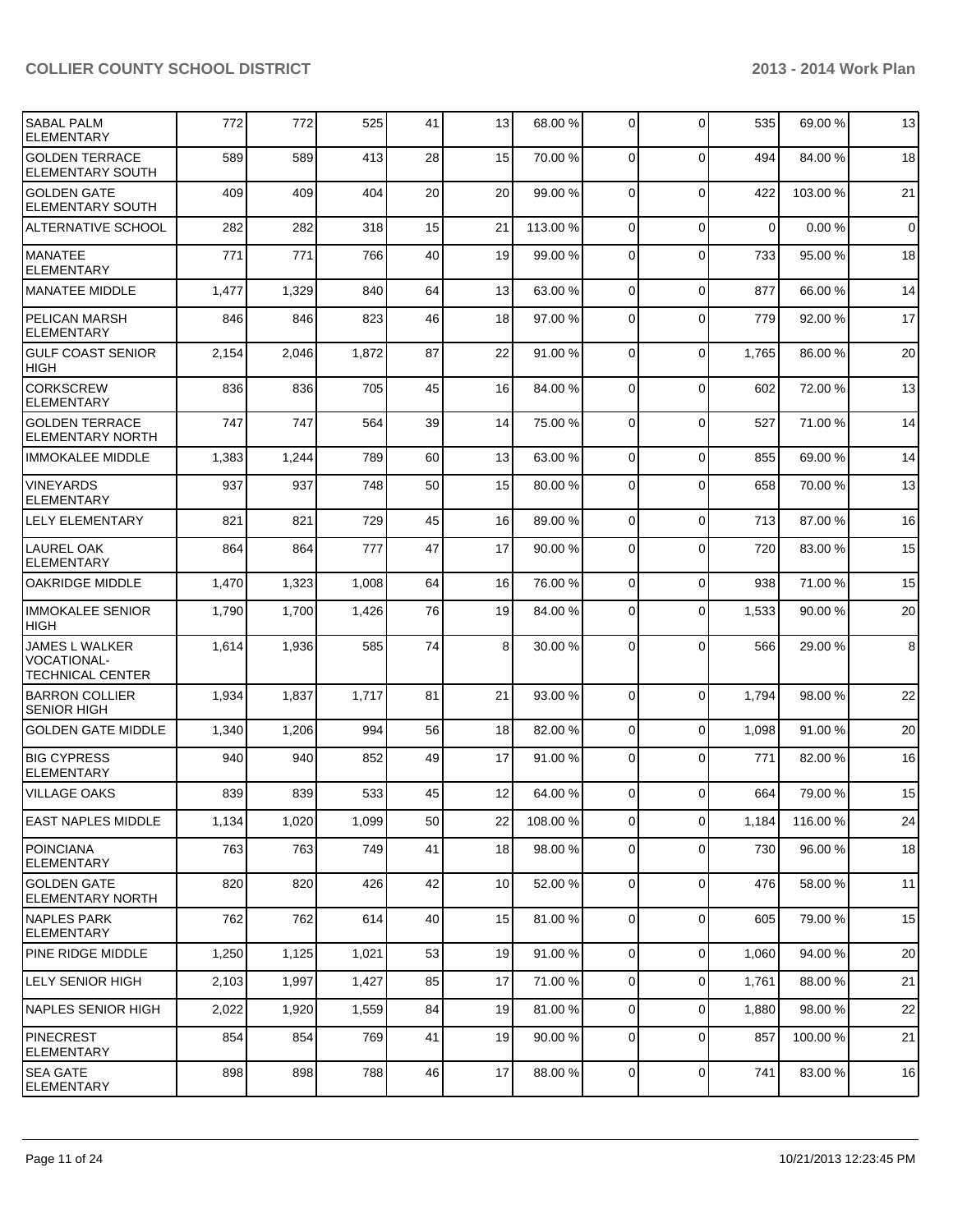| <b>HIGHLANDS</b><br><b>IELEMENTARY</b> | 808    | 808    | 698    | 42    | 71        | $86.00\%$ |  | 733 l  | 91.00%  | 17 |
|----------------------------------------|--------|--------|--------|-------|-----------|-----------|--|--------|---------|----|
| LAKE TRAFFORD<br><b>IELEMENTARY</b>    | 881    | 881    | 788    | 48    | 16 I      | $89.00\%$ |  | 822    | 93.00 % | 17 |
| <b>JAVALON ELEMENTARY</b>              | 560    | 560    | 468 I  | 30    | 16I       | 84.00 %   |  | 513    | 92.00 % | 17 |
|                                        | 54,711 | 53,191 | 42,459 | 2,581 | <b>16</b> | 79.82 %   |  | 42.243 | 79.42 % | 16 |

The COFTE Projected Total (42,243) for 2017 - 2018 must match the Official Forecasted COFTE Total (41,628 ) for 2017 - 2018 before this section can be completed. In the event that the COFTE Projected Total does not match the Official forecasted COFTE, then the Balanced Projected COFTE Table should be used to balance COFTE.

| Projected COFTE for 2017 - 2018 |        | Gı    |
|---------------------------------|--------|-------|
| Elementary (PK-3)               | 11,750 |       |
| Middle (4-8)                    | 16,697 | Elem  |
| High (9-12)                     | 13,181 | Middl |
|                                 | 41,628 | High  |
|                                 |        |       |

| <b>Grade Level Type</b> | <b>Balanced Projected</b><br>COFTE for 2017 - 2018 |
|-------------------------|----------------------------------------------------|
| Elementary (PK-3)       | -615                                               |
| Middle $(4-8)$          |                                                    |
| High (9-12)             |                                                    |
|                         | 41,628                                             |

#### **Relocatable Replacement**

Number of relocatable classrooms clearly identified and scheduled for replacement in the school board adopted financially feasible 5-year district work program.

| -ocation                          | $2013 -$<br>$-2014$ | $2014 - 2015$ | $2015 - 2016$ | $2016 - 2017$ | $-2018$<br>2017 | Year 5 Total |
|-----------------------------------|---------------------|---------------|---------------|---------------|-----------------|--------------|
| Total Relocatable Replacements: I | 0                   |               |               |               |                 |              |

#### **Charter Schools Tracking**

Information regarding the use of charter schools.

| Location-Type                                | # Relocatable<br>units or<br>permanent<br>classrooms | Owner            | <b>Year Started or</b><br>Scheduled | Student<br><b>Stations</b> | <b>Students</b><br>Enrolled | Years in<br>Contract | <b>Total Charter</b><br><b>Students</b><br>projected for<br>$2017 - 2018$ |
|----------------------------------------------|------------------------------------------------------|------------------|-------------------------------------|----------------------------|-----------------------------|----------------------|---------------------------------------------------------------------------|
| Marco Island Charter Middle<br><b>School</b> |                                                      | 25 SCHOOL BOARD  | 1998                                | 486                        | 452                         | 15                   | 452                                                                       |
| Community School of Immokalee                |                                                      | 11 <b>JOTHER</b> | 2000                                | 300                        | 212                         |                      | 212                                                                       |
| Marco Island Academy Charter<br>High School  |                                                      | 7 <b>OTHER</b>   | 2011                                | 350                        | 162                         |                      | 162 <sup>1</sup>                                                          |
| <b>Gulf Coast Charter Academy</b><br>l South |                                                      | 18 LEASE RENT    | 2013                                | 336                        | 336                         |                      | 336                                                                       |
| <b>IGeneration Empowerment</b><br>Academy    |                                                      | 6 LEASE PURCHASE | 2013                                | 200                        | 163                         |                      | 163I                                                                      |
|                                              | 67                                                   |                  |                                     | 1,672                      | 1,325                       |                      | 1,325                                                                     |

### **Special Purpose Classrooms Tracking**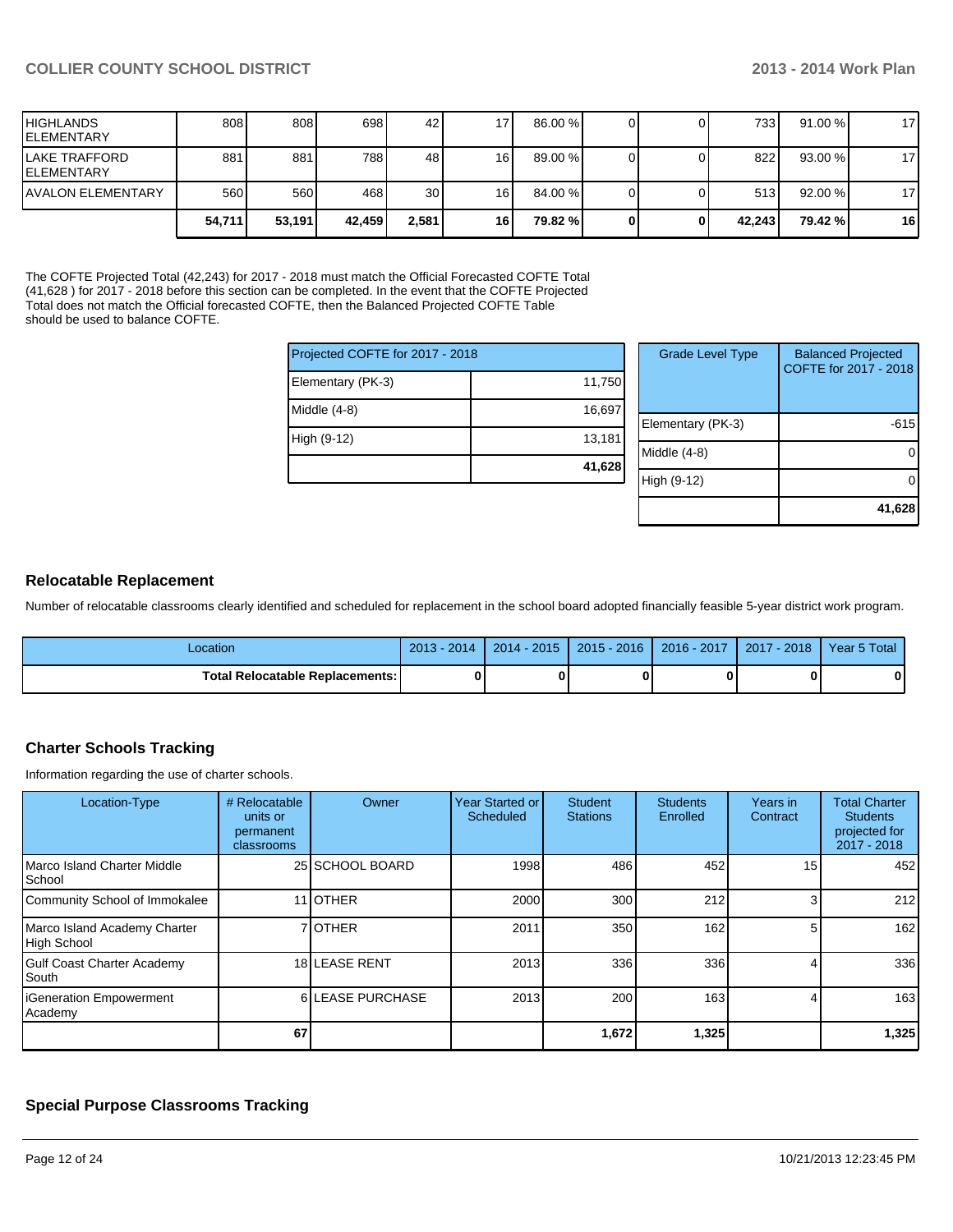The number of classrooms that will be used for certain special purposes in the current year, by facility and type of classroom, that the district will, 1), not use for educational purposes, and 2), the co-teaching classrooms that are not open plan classrooms and will be used for educational purposes.

| School                               | <b>School Type</b>                   | # of Elementary<br>K-3 Classrooms | # of Middle 4-8<br><b>Classrooms</b> | # of High $9-12$<br><b>Classrooms</b> | # of ESE<br><b>Classrooms</b> | # of Combo<br>Classrooms | <b>Total</b><br><b>Classrooms</b> |
|--------------------------------------|--------------------------------------|-----------------------------------|--------------------------------------|---------------------------------------|-------------------------------|--------------------------|-----------------------------------|
|                                      | <b>Total Educational Classrooms:</b> | $\bf{0}$                          | 0                                    | $\mathbf 0$                           | $\mathbf{0}$                  | 0                        | 0                                 |
| School                               | <b>School Type</b>                   | # of Elementary<br>K-3 Classrooms | # of Middle 4-8<br><b>Classrooms</b> | # of High 9-12<br><b>Classrooms</b>   | # of ESE<br><b>Classrooms</b> | # of Combo<br>Classrooms | <b>Total</b><br><b>Classrooms</b> |
| <b>GULFVIEW MIDDLE</b>               | Co-Teaching                          | $\Omega$                          | 4                                    | $\mathbf 0$                           | $\Omega$                      | 0                        | 4                                 |
| LAKE PARK ELEMENTARY                 | Co-Teaching                          | 2                                 |                                      | 0                                     | $\Omega$                      | $\Omega$                 |                                   |
| SHADOWLAWN ELEMENTARY                | Co-Teaching                          |                                   | 0                                    | 0                                     | $\Omega$                      | $\overline{0}$           |                                   |
| <b>NAPLES HIGH SCHOOL</b>            | Co-Teaching                          | $\Omega$                          | $\overline{0}$                       | 7                                     | $\Omega$                      | $\overline{0}$           |                                   |
| PINECREST ELEMENTARY                 | Co-Teaching                          |                                   | 0                                    | 0                                     | $\mathbf 0$                   | 0                        |                                   |
| POINCIANA ELEMENTARY                 | Co-Teaching                          |                                   | 0                                    | 0                                     | $\Omega$                      | $\overline{0}$           |                                   |
| PINE RIDGE MIDDLE                    | Co-Teaching                          | $\Omega$                          | 5                                    | 0                                     | $\mathbf 0$                   | 0                        |                                   |
| LELY HIGH SCHOOL                     | Co-Teaching                          | $\Omega$                          | 0                                    | 5                                     | $\Omega$                      | 0                        | 5                                 |
| BARRON COLLIER HIGH SCHOOL           | Co-Teaching                          | $\mathbf{0}$                      | $\overline{0}$                       | 3                                     | $\Omega$                      | $\overline{0}$           |                                   |
| <b>GOLDEN GATE MIDDLE</b>            | Co-Teaching                          | $\Omega$                          | 10                                   | 0                                     | $\Omega$                      | 0                        | 10                                |
| VILLAGE OAKS ELEMENTARY              | Co-Teaching                          | 10                                | 6                                    | 0                                     | $\Omega$                      | $\overline{0}$           | 16                                |
| <b>IMMOKALEE MIDDLE</b>              | Co-Teaching                          | $\mathbf 0$                       | $\overline{c}$                       | 0                                     | $\overline{0}$                | 0                        |                                   |
| <b>OAKRIDGE MIDDLE</b>               | Co-Teaching                          | $\Omega$                          | 4                                    | 0                                     | $\Omega$                      | 0                        |                                   |
| ALTERNATIVE SCHOOL                   | Co-Teaching                          | $\Omega$                          | $\overline{0}$                       | 6                                     | $\Omega$                      | $\overline{0}$           | 6                                 |
| <b>MANATEE MIDDLE</b>                | Co-Teaching                          | $\overline{0}$                    | $\overline{7}$                       | 0                                     | $\mathbf 0$                   | 0                        |                                   |
| PELICAN MARSH ELEMENTARY             | Co-Teaching                          |                                   | 0                                    | 0                                     | $\Omega$                      | 0                        |                                   |
| <b>CORKSCREW MIDDLE</b>              | Co-Teaching                          | $\Omega$                          | 9                                    | 0                                     | $\Omega$                      | 0                        |                                   |
| <b>CALUSA PARK ELEMENTARY</b>        | Co-Teaching                          |                                   | 0                                    | 0                                     | $\Omega$                      | 0                        |                                   |
| GOLDEN GATE HIGH SCHOOL              | Co-Teaching                          | $\Omega$                          | $\Omega$                             |                                       | $\Omega$                      | $\overline{0}$           |                                   |
| PALMETTO RIDGE HIGH SCHOOL           | Co-Teaching                          | $\Omega$                          | 0                                    | 1                                     | $\Omega$                      | 0                        |                                   |
| <b>NORTH NAPLES MIDDLE</b>           | Co-Teaching                          | $\Omega$                          | 9                                    | 0                                     | $\Omega$                      | 0                        |                                   |
| <b>CYPRESS PALM MIDDLE</b>           | Co-Teaching                          | $\Omega$                          | 14                                   | 0                                     | $\Omega$                      | 0                        | 14                                |
| PARKSIDE ELEMENTARY                  | Co-Teaching                          | $\Omega$                          |                                      | 0                                     | $\Omega$                      | 0                        |                                   |
| <b>Total Co-Teaching Classrooms:</b> |                                      | 17                                | 72                                   | 23                                    | $\bf{0}$                      | 0                        | $112$                             |

#### **Infrastructure Tracking**

**Necessary offsite infrastructure requirements resulting from expansions or new schools. This section should include infrastructure information related to capacity project schedules and other project schedules (Section 4).**

N/A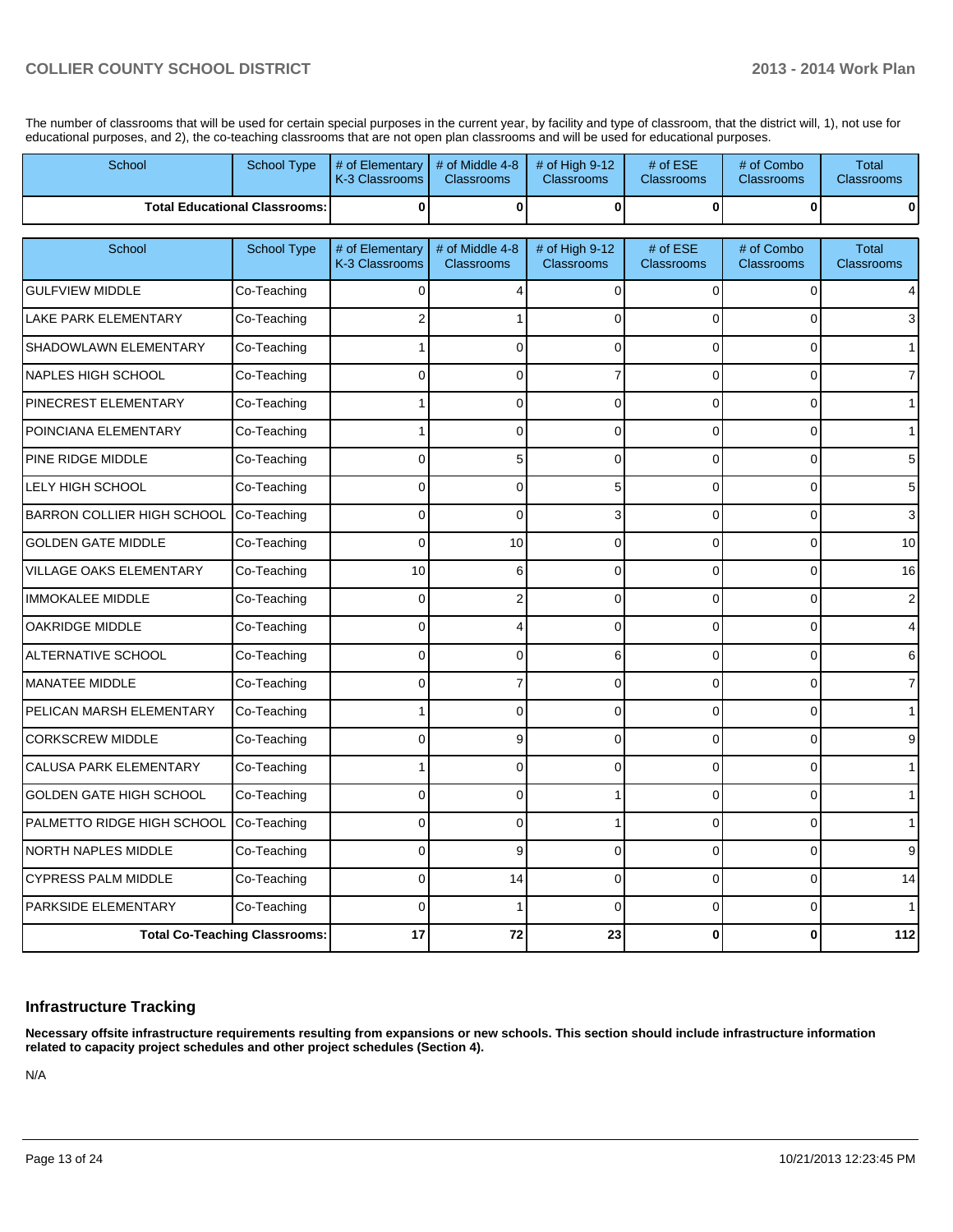**Proposed location of planned facilities, whether those locations are consistent with the comprehensive plans of all affected local governments, and recommendations for infrastructure and other improvements to land adjacent to existing facilities. Provisions of 1013.33(12), (13) and (14) and 1013.36 must be addressed for new facilities planned within the 1st three years of the plan (Section 5).**

#### N/A

**Consistent with Comp Plan?** Yes

#### **Net New Classrooms**

The number of classrooms, by grade level and type of construction, that were added during the last fiscal year.

| List the net new classrooms added in the 2012 - 2013 fiscal year.                                                                                       |                               |                                   |                                 | vear.                                                                  |                              | List the net new classrooms to be added in the 2013 - 2014 fiscal |                                |                        |
|---------------------------------------------------------------------------------------------------------------------------------------------------------|-------------------------------|-----------------------------------|---------------------------------|------------------------------------------------------------------------|------------------------------|-------------------------------------------------------------------|--------------------------------|------------------------|
| "Classrooms" is defined as capacity carrying classrooms that are added to increase<br>capacity to enable the district to meet the Class Size Amendment. |                               |                                   |                                 | Totals for fiscal year 2013 - 2014 should match totals in Section 15A. |                              |                                                                   |                                |                        |
| Location                                                                                                                                                | $2012 - 2013 \#$<br>Permanent | $2012 - 2013$ #<br><b>Modular</b> | $2012 - 2013 \#$<br>Relocatable | $2012 - 2013$<br>Total                                                 | $2013 - 2014$ #<br>Permanent | $2013 - 2014$ #<br>Modular                                        | $2013 - 2014$ #<br>Relocatable | $2013 - 2014$<br>Total |
| Elementary (PK-3)                                                                                                                                       |                               |                                   |                                 |                                                                        |                              |                                                                   |                                |                        |
| Middle (4-8)                                                                                                                                            |                               |                                   |                                 |                                                                        |                              |                                                                   |                                |                        |
| High (9-12)                                                                                                                                             |                               |                                   |                                 |                                                                        |                              |                                                                   |                                | 0                      |
|                                                                                                                                                         |                               |                                   |                                 |                                                                        |                              |                                                                   |                                |                        |

#### **Relocatable Student Stations**

Number of students that will be educated in relocatable units, by school, in the current year, and the projected number of students for each of the years in the workplan.

| <b>Site</b>                       | 2013 - 2014  | $2014 - 2015$ | $2015 - 2016$ | 2016 - 2017 | $2017 - 2018$ | 5 Year Average |
|-----------------------------------|--------------|---------------|---------------|-------------|---------------|----------------|
| LAKE PARK ELEMENTARY              | 68           |               |               |             |               | 14             |
| <b>TOMMIE BARFIELD ELEMENTARY</b> | 55           | 18            | 12            | 11          | 6             | 20             |
| <b>SHADOWLAWN ELEMENTARY</b>      | <sup>0</sup> | ∩             |               | 0           | $\Omega$      | $\overline{0}$ |
| <b>INAPLES SENIOR HIGH</b>        | 0            | 0             | 0             | 0           | $\Omega$      | $\overline{0}$ |
| PINECREST ELEMENTARY              |              | ∩             |               | 9           | 3             | $\overline{3}$ |
| lSEA GATE ELEMENTARY              | $\Omega$     | 0             | 0             | $\Omega$    | $\Omega$      | $\overline{0}$ |
| BETHUNE EDUCATION CENTER          |              | ∩             |               | U           | $\Omega$      | $\overline{0}$ |
| CALUSA PARK ELEMENTARY            | 54           | 18            | 5             | $\Omega$    | $\Omega$      | 15             |
| <b>SABAL PALM ELEMENTARY</b>      |              |               |               | U           | O             | $\overline{0}$ |
| INORTH NAPLES MIDDLE              | 0            | 0             | 0             | $\Omega$    | 0             | $\overline{0}$ |
| <b>ESTATES ELEMENTARY</b>         |              |               |               | U           | <sup>0</sup>  | $\Omega$       |
| <b>IEVERGLADES SCHOOL</b>         | $\Omega$     | 0             | 0             | $\Omega$    | $\Omega$      | $\overline{0}$ |
| <b>I</b> GULFVIEW MIDDLE          |              | 51            | 38            | 18          | $\Omega$      | 21             |
| <b>PELICAN MARSH ELEMENTARY</b>   |              | ∩             | O             | $\Omega$    | O             | $\overline{0}$ |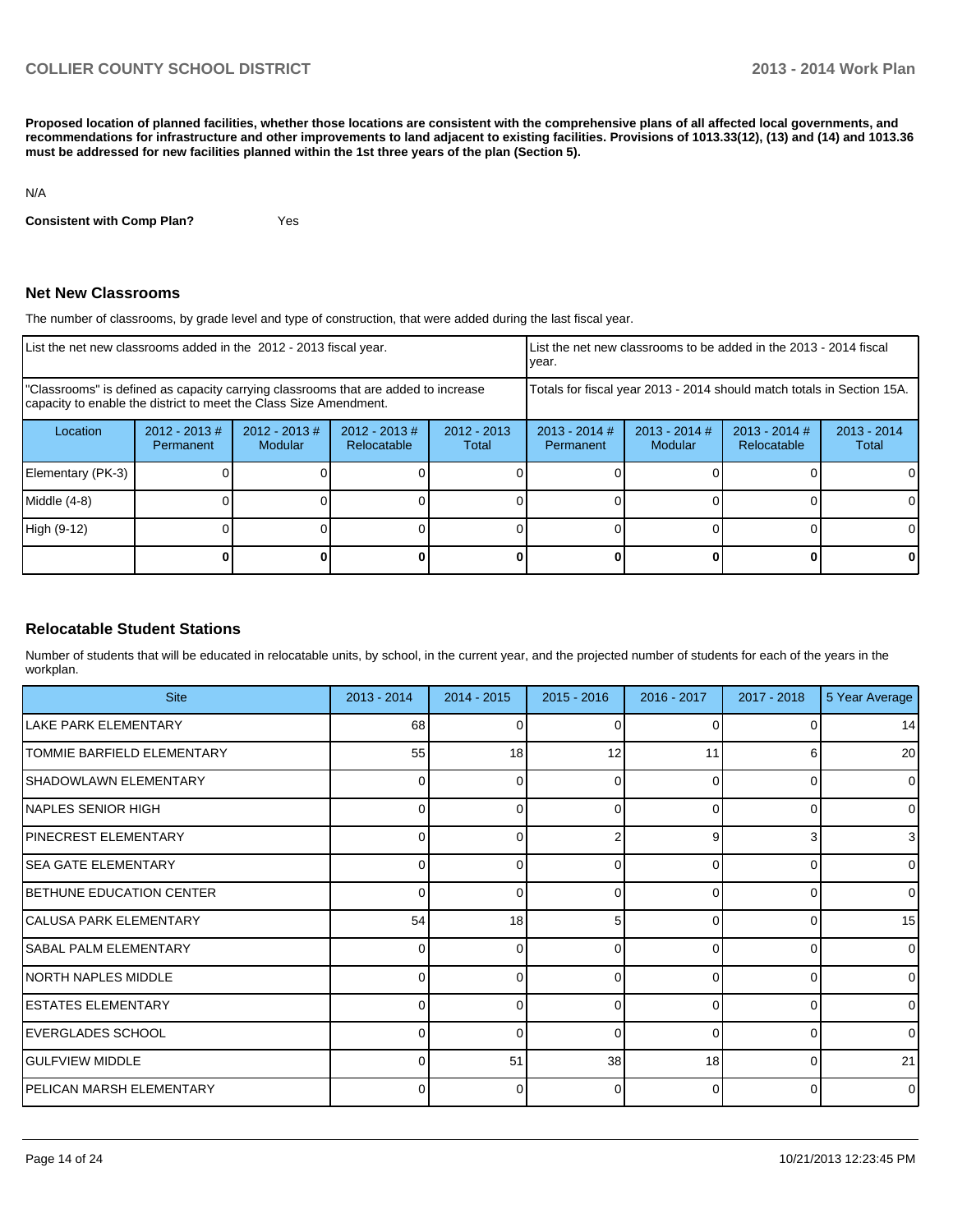| <b>GULF COAST SENIOR HIGH</b>                        | 225          | 37             | 31             | $\overline{0}$ | $\mathbf{0}$ | 59             |
|------------------------------------------------------|--------------|----------------|----------------|----------------|--------------|----------------|
| CYPRESS PALM MIDDLE SCHOOL                           | 0            | $\Omega$       | 0              | $\Omega$       | $\Omega$     | $\overline{0}$ |
| <b>PARKSIDE ELEMENTARY</b>                           | 0            | 0              | $\Omega$       | $\Omega$       | $\Omega$     | $\overline{0}$ |
| <b>OSCEOLA ELEMENTARY</b>                            | 0            | 0              | $\Omega$       | $\Omega$       | $\Omega$     | $\overline{0}$ |
| <b>OAKRIDGE MIDDLE</b>                               | 0            | 0              | 0              | $\Omega$       | $\Omega$     | $\overline{0}$ |
| ALTERNATIVE SCHOOL                                   | 20           | $\Omega$       | $\Omega$       | $\Omega$       | $\Omega$     | 4              |
| MANATEE ELEMENTARY                                   | 5            | 29             | 17             | $\Omega$       | $\Omega$     | 10             |
| MANATEE MIDDLE                                       | 0            | 0              | 0              | $\Omega$       | $\Omega$     | $\overline{0}$ |
| <b>VILLAGE OAKS</b>                                  | 0            | 0              | 0              | $\Omega$       | $\Omega$     | $\overline{0}$ |
| GOLDEN TERRACE ELEMENTARY NORTH                      | 0            | $\Omega$       | $\Omega$       | $\Omega$       | $\Omega$     | $\overline{0}$ |
| <b>IMMOKALEE MIDDLE</b>                              | 0            | 0              | $\Omega$       | $\Omega$       | $\Omega$     | $\overline{0}$ |
| <b>VINEYARDS ELEMENTARY</b>                          | 54           | 0              | 0              | $\Omega$       | $\Omega$     | 11             |
| <b>LELY ELEMENTARY</b>                               | 0            | 0              | 0              | $\Omega$       | $\Omega$     | $\mathbf 0$    |
| LAUREL OAK ELEMENTARY                                | 162          | $\mathbf 0$    | $\Omega$       | $\Omega$       | $\mathbf 0$  | 32             |
| IMMOKALEE SENIOR HIGH                                | 0            | 0              | 0              | $\Omega$       | $\Omega$     | $\overline{0}$ |
| JAMES L WALKER VOCATIONAL-TECHNICAL<br><b>CENTER</b> | <sup>0</sup> | 0              | 0              | U              | 0            | $\overline{0}$ |
| <b>BARRON COLLIER SENIOR HIGH</b>                    | $\Omega$     | $\mathbf 0$    | 0              | $\Omega$       | $\Omega$     | $\overline{0}$ |
| <b>GOLDEN GATE MIDDLE</b>                            | 0            | 0              | 0              | $\Omega$       | $\Omega$     | $\overline{0}$ |
| <b>BIG CYPRESS ELEMENTARY</b>                        | 0            | $\mathbf 0$    | 0              | $\overline{0}$ | 0            | $\overline{0}$ |
| POINCIANA ELEMENTARY                                 | $\Omega$     | $\mathbf 0$    | 0              | $\Omega$       | $\Omega$     | $\overline{0}$ |
| <b>GOLDEN GATE ELEMENTARY NORTH</b>                  | 23           | $\mathbf 0$    | 0              | $\Omega$       | 0            | 5              |
| <b>INAPLES PARK ELEMENTARY</b>                       | 23           | 0              | 0              | $\Omega$       | $\Omega$     | 5              |
| <b>PINE RIDGE MIDDLE</b>                             | 10           | $\mathbf 0$    | 0              | $\Omega$       | $\Omega$     | $\overline{2}$ |
| <b>LELY SENIOR HIGH</b>                              | 0            | 0              | $\Omega$       | $\Omega$       | $\Omega$     | 0              |
| GOLDEN TERRACE ELEMENTARY SOUTH                      | $\Omega$     | 0              | 0              | 0              | 0            | $\overline{0}$ |
| <b>GOLDEN GATE ELEMENTARY SOUTH</b>                  | $\Omega$     | $\mathbf 0$    | 0              | $\Omega$       | $\Omega$     | $\mathbf{O}$   |
| <b>GOLDEN GATE SENIOR HIGH</b>                       | $\Omega$     | $\overline{0}$ | $\overline{0}$ | $\overline{0}$ | $\mathbf 0$  | $\overline{0}$ |
| PALMETTO RIDGE SENIOR HIGH                           | $\Omega$     | $\mathbf 0$    | 0              | $\overline{0}$ | $\mathbf 0$  | $\overline{0}$ |
| VETERANS MEMORIAL ELEMENTARY                         | $\Omega$     | $\mathbf 0$    | 0              | $\overline{0}$ | $\mathbf 0$  | $\overline{0}$ |
| HIGHLANDS ELEMENTARY                                 | $\Omega$     | $\mathbf 0$    | 0              | $\overline{0}$ | $\mathbf 0$  | $\overline{0}$ |
| LAKE TRAFFORD ELEMENTARY                             | $\Omega$     | $\mathbf 0$    | $\mathbf 0$    | $\Omega$       | $\Omega$     | $\overline{0}$ |
| <b>AVALON ELEMENTARY</b>                             | 94           | 49             | 52             | 53             | 47           | 59             |
| <b>EAST NAPLES MIDDLE</b>                            | $\Omega$     | 134            | 130            | 159            | 164          | 117            |
| CORKSCREW ELEMENTARY                                 | $\Omega$     | $\mathbf 0$    | 0              | $\overline{0}$ | $\mathbf 0$  | $\overline{0}$ |
| <b>CORKSCREW MIDDLE</b>                              | $\Omega$     | $\mathbf 0$    | 0              | $\overline{0}$ | $\pmb{0}$    | $\overline{0}$ |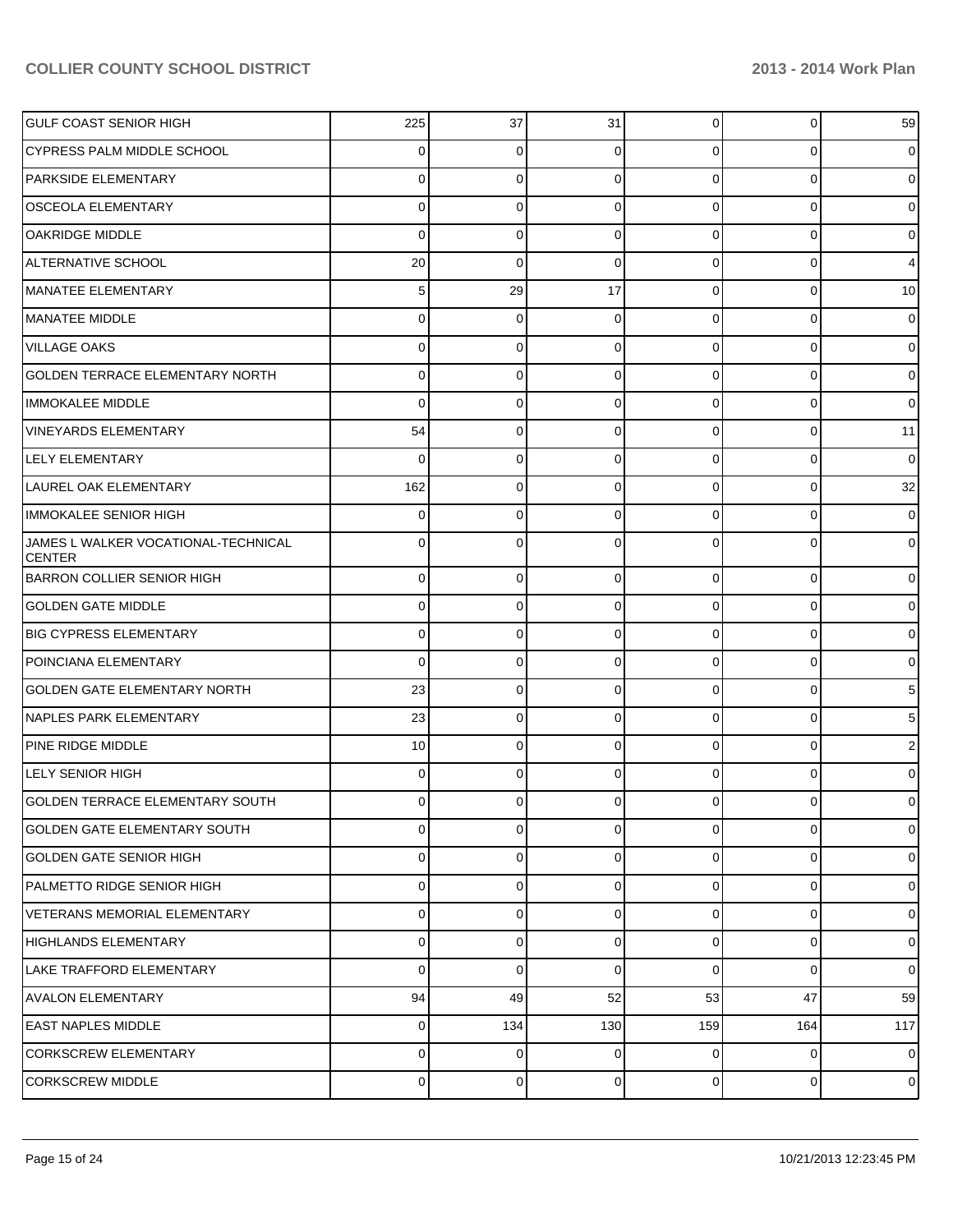| <b>EDEN PARK ELEMENTARY</b>                           |        |        |        |        |        | $\Omega$ |
|-------------------------------------------------------|--------|--------|--------|--------|--------|----------|
| IPALMETTO ELEMENTARY                                  |        |        |        |        |        | 0        |
| MIKE DAVIS ELEMENTARY                                 |        |        |        |        |        | 0        |
| IMMOKALEE TECHNICAL CENTER                            |        |        |        |        |        | $\Omega$ |
| IMARCO ISLAND CHARTER MIDDLE SCHOOL                   |        |        |        |        |        | $\Omega$ |
| LEILA B. CANANT PROFESSIONAL DEVELOPMENT I<br>ICENTER |        |        |        |        |        | $\Omega$ |
| Totals for COLLIER COUNTY SCHOOL DISTRICT             |        |        |        |        |        |          |
| Total students in relocatables by year.               | 793    | 336    | 287    | 250    | 220    | 377I     |
| Total number of COFTE students projected by year.     | 42,524 | 42,374 | 42,215 | 41,964 | 41,628 | 42,141   |
| Percent in relocatables by year.                      | 2%     | 1%     | 1%     | 1%     | 1%     | 1%       |

#### **Leased Facilities Tracking**

Exising leased facilities and plans for the acquisition of leased facilities, including the number of classrooms and student stations, as reported in the educational plant survey, that are planned in that location at the end of the five year workplan.

| Location                          | # of Leased<br>Classrooms 2013 - I<br>2014 | <b>FISH Student</b><br><b>Stations</b> | Owner      | # of Leased<br>Classrooms 2017 -<br>2018 | <b>FISH Student</b><br><b>Stations</b> |
|-----------------------------------|--------------------------------------------|----------------------------------------|------------|------------------------------------------|----------------------------------------|
| <b>ILAKE PARK ELEMENTARY</b>      |                                            |                                        | 68 Leased  |                                          |                                        |
| IGULF COAST SENIOR HIGH           |                                            |                                        | 225 Leased |                                          |                                        |
| <b>IVINEYARDS ELEMENTARY</b>      |                                            |                                        | 18 Leased  |                                          |                                        |
| <b>TOMMIE BARFIELD ELEMENTARY</b> |                                            |                                        | 15 Leased  |                                          |                                        |
| <b>JAVALON ELEMENTARY</b>         |                                            |                                        | 76 Leased  |                                          |                                        |
| <b>PINE RIDGE MIDDLE</b>          |                                            |                                        | 10 Leased  |                                          |                                        |
|                                   | 20                                         | 412                                    |            | 0                                        |                                        |

#### **Failed Standard Relocatable Tracking**

Relocatable units currently reported by school, from FISH, and the number of relocatable units identified as 'Failed Standards'.

Nothing reported for this section.

# **Planning**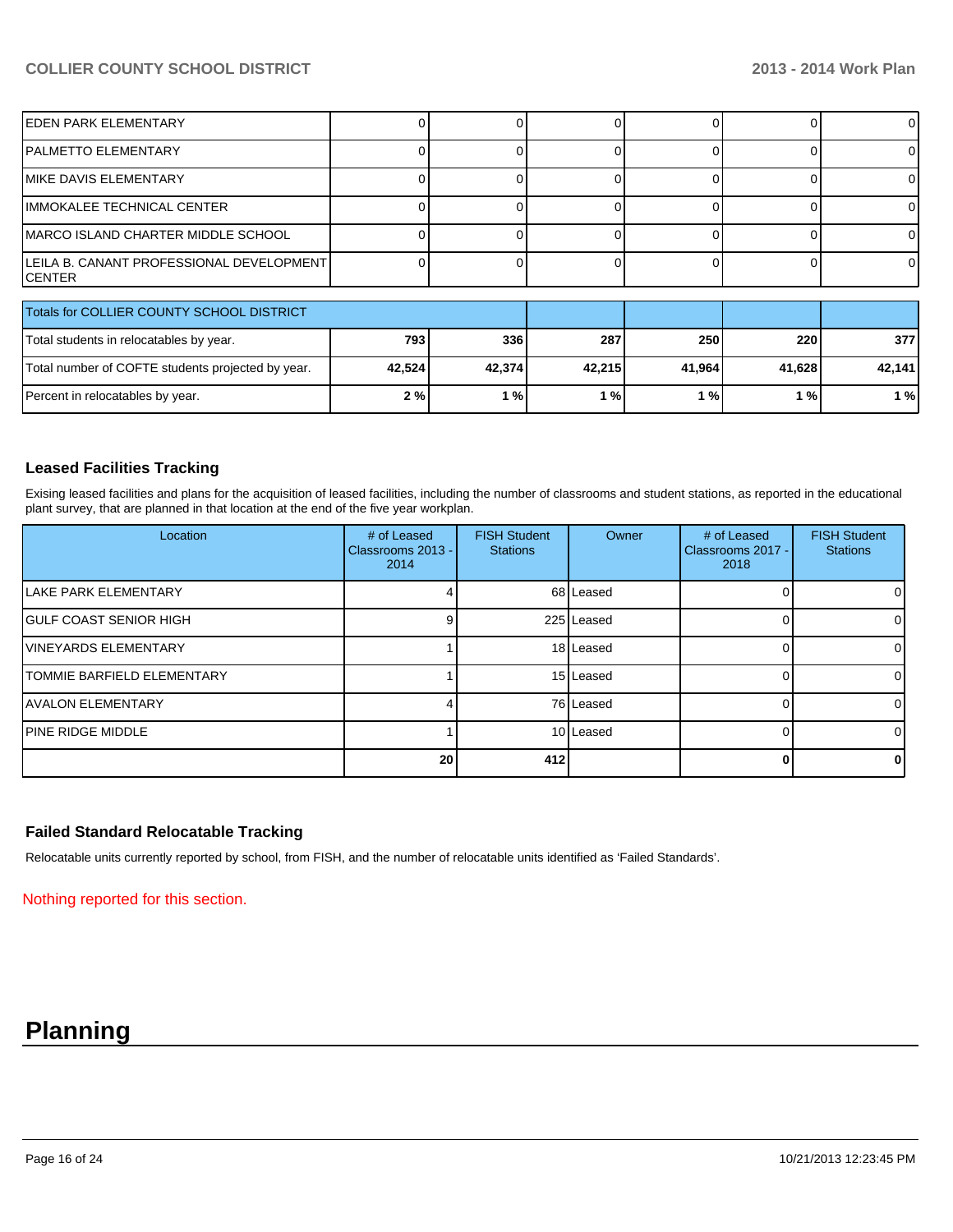#### **Class Size Reduction Planning**

**Plans approved by the school board that reduce the need for permanent student stations such as acceptable school capacity levels, redistricting, busing, year-round schools, charter schools, magnet schools, public-private partnerships, multitrack scheduling, grade level organization, block scheduling, or other alternatives.**

Board approved High School redistricting at the 2/18/10 board meeting. Currently monitoring acceptable school capacity levels.

#### **School Closure Planning**

**Plans for the closure of any school, including plans for disposition of the facility or usage of facility space, and anticipated revenues.**

None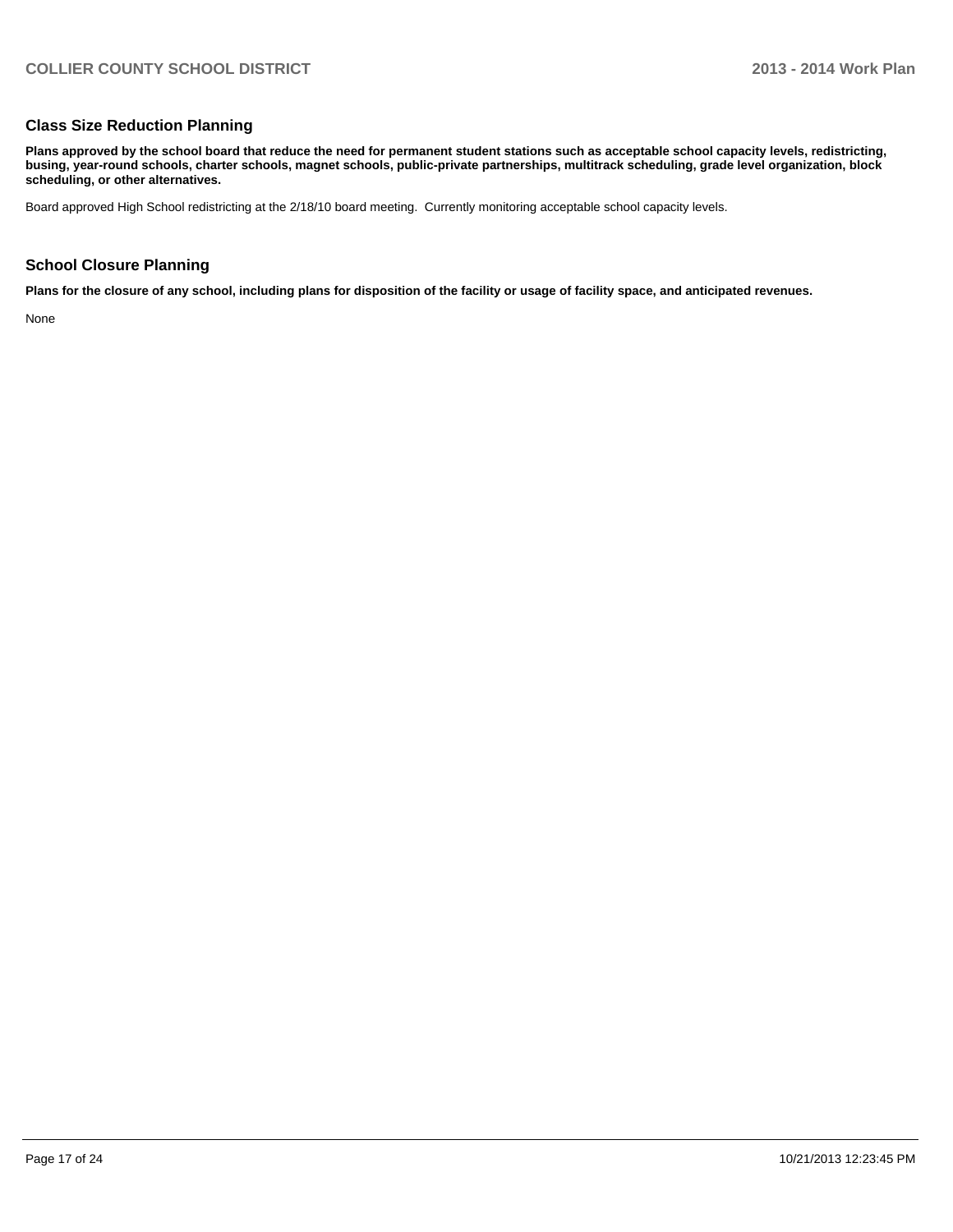# Five Year Survey - Ten Year Capacity COLLIER COUNTY SCHOOL DISTRICT

## **10/21/2013**

**Schedule of capital outlay projects projected to ensure the availability of satisfactory student stations for the projected student enrollment in K - 12 programs for the future 5 years beyond the 5-year district facilities work program.**

| Project                           | Location, Community, Quadrant or other general<br>location | <b>Projected Cost</b> |
|-----------------------------------|------------------------------------------------------------|-----------------------|
| Project description not specified | Location not specified                                     | \$0                   |
|                                   |                                                            | \$0                   |

Five Year Survey - Ten Year Infrastructure COLLIER COUNTY SCHOOL DISTRICT

## **10/21/2013**

**Proposed Location of Planned New, Remodeled, or New Additions to Facilities in 6 thru 10 out years (Section 28).**

Infrastructure to support New Elementary L - Corkscrew Planning Community

**Plans for closure of any school, including plans for disposition of the facility or usage of facility space, and anticipated revenues in the 6 thru 10 out years (Section 29).**

Not Specified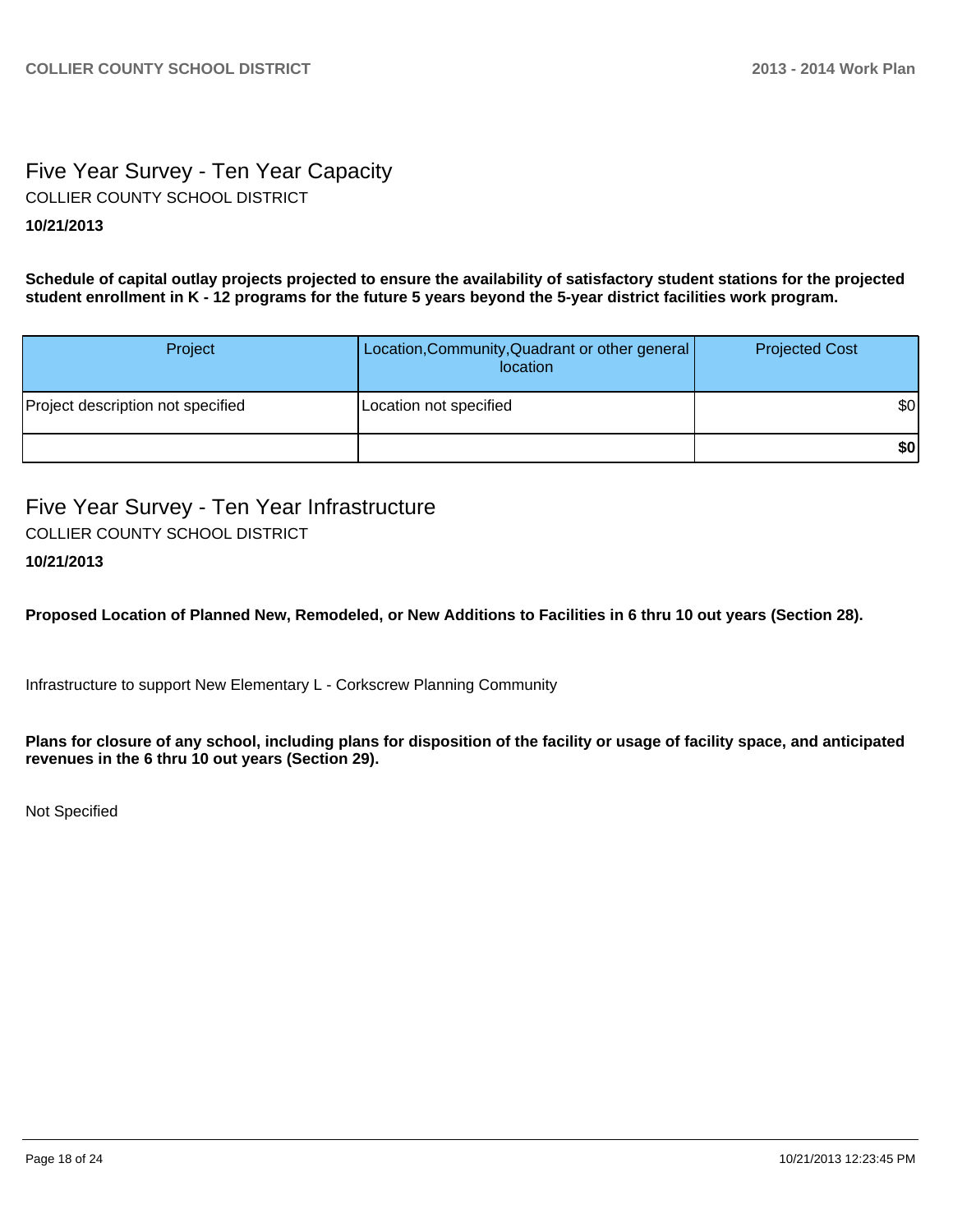# Five Year Survey - Ten Year Maintenance **10/21/2013** COLLIER COUNTY SCHOOL DISTRICT

**District projects and locations regarding the projected need for major renovation, repair, and maintenance projects within the district in years 6 - 10 beyond the projects plans detailed in the five years covered by the work plan.**

| Project                                     | <b>Projected Cost</b> |
|---------------------------------------------|-----------------------|
| Electrical Districtwide                     | \$6,832,000           |
| Improvement Projects Districtwide           | \$1,050,000           |
| HVAC Districtwide                           | \$20,725,000          |
| Roofing Districtwide                        | \$11,862,000          |
| Renovations/Maintenance                     | \$26,778,000          |
| <b>Emergency Maintenance Projects</b>       | \$20,000,000          |
| <b>Facility Modifications/Special Needs</b> | \$5,000,000           |
|                                             | \$92,247,000          |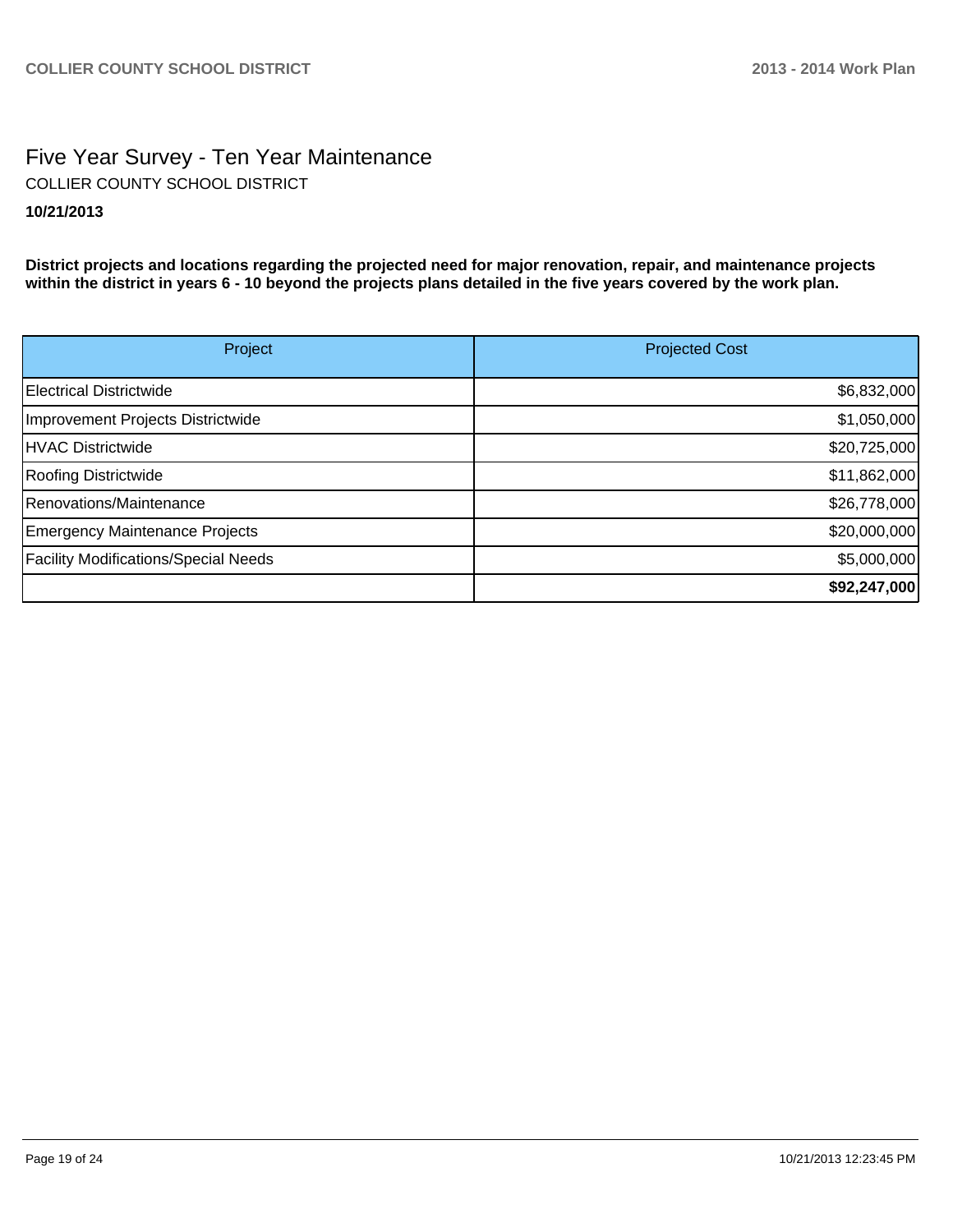# Five Year Survey - Ten Year Utilization **10/21/2013** COLLIER COUNTY SCHOOL DISTRICT

**Schedule of planned capital outlay projects identifying the standard grade groupings, capacities, and planned utilization rates of future educational facilities of the district for both permanent and relocatable facilities.**

| <b>Grade Level</b><br>Projections | <b>FISH Student</b><br><b>Stations</b> | <b>Actual FISH</b><br>Capacity | Actual<br><b>COFTE</b> | Actual<br><b>Utilization</b> | <b>Actual new</b><br>Student<br>Capacity to be<br>added/remove | Projected<br><b>COFTE</b> | Projected<br><b>Utilization</b> |
|-----------------------------------|----------------------------------------|--------------------------------|------------------------|------------------------------|----------------------------------------------------------------|---------------------------|---------------------------------|
| Elementary -<br>District Totals   | 28,024                                 | 28,024                         | 20,096.96              | 71.71 %                      | 919                                                            | 19,292                    | 66.66 %                         |
| IMiddle - District<br>Totals      | 14,489                                 | 13,035                         | 9,024.53               | 69.23 %                      |                                                                | 10,773                    | 82.65 %                         |
| High - District<br><b>Totals</b>  | 14,605                                 | 13,872                         | 11,444.64              | 82.50 %                      |                                                                | 13,775                    | 99.30 %                         |
| Other - ESE, etc                  | 4,088                                  | 4,914                          | 1,058.80               | 21.55 %                      |                                                                | 1,000                     | 20.35 %                         |
|                                   | 61,206                                 | 59,845                         | 41,624.93              | 69.55 %                      | 919                                                            | 44,840                    | 73.79 %                         |

**Combination schools are included with the middle schools for student stations, capacity, COFTE and utilization purposes because these facilities all have a 90% utilization factor. Use this space to explain or define the grade groupings for combination schools.**

No comments to report.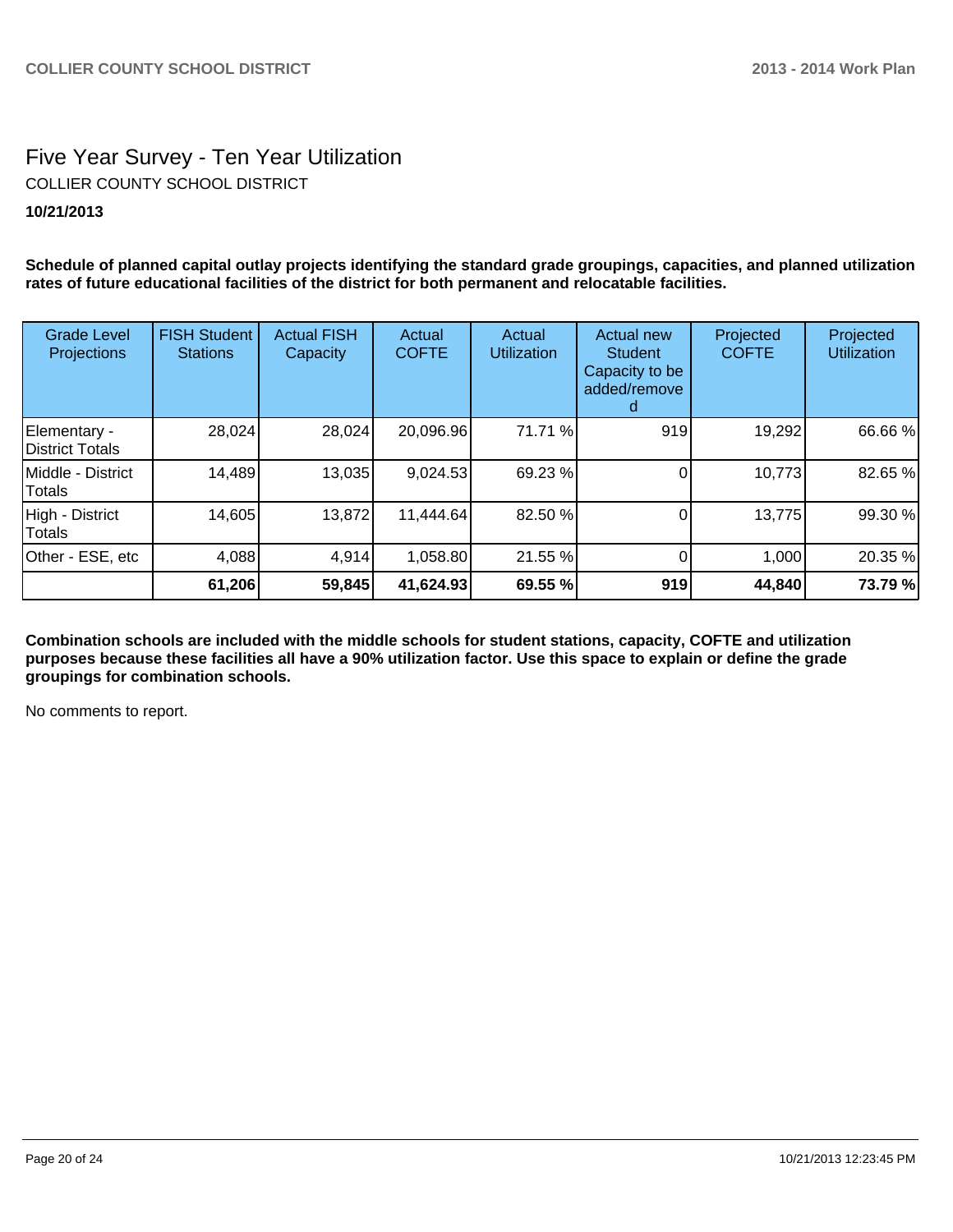# Five Year Survey - Twenty Year Capacity **10/21/2013** COLLIER COUNTY SCHOOL DISTRICT

**Schedule of capital outlay projects projected to ensure the availability of satisfactory student stations for the projected student enrollment in K - 12 programs for the future 11 - 20 years beyond the 5-year district facilities work program.**

| Project            | Location, Community, Quadrant or other<br>general location | <b>Projected Cost</b> |
|--------------------|------------------------------------------------------------|-----------------------|
| Elementary "Q"     | <b>Corkscrew Planning Community</b>                        | \$30,000,000          |
| Elementary "H"     | Immokalee Planning Community                               | \$30,000,000          |
| Elementary "R"     | <b>Rural Estates Planning Community</b>                    | \$30,000,000          |
| Elementary "V"     | Royal Fakapalm/South Naples Planning<br>Community          | \$30,000,000          |
| Elementary "U"     | <b>Corkscrew Planning Community</b>                        | \$30,000,000          |
| Elementary "P"     | <b>Rural Estates Planning Community</b>                    | \$30,000,000          |
| Middle School "DD" | <b>Rural Estates Planning Community</b>                    | \$42,000,000          |
| Middle School "II" | <b>Corkscrew Planning Community</b>                        | \$42,000,000          |
| High School "EEE"  | <b>Rural Estates Planning Community</b>                    | \$95,000,000          |
| High School "EEE"  | <b>Corkscrew Planning Community</b>                        | \$95,000,000          |
|                    |                                                            | \$454,000,000         |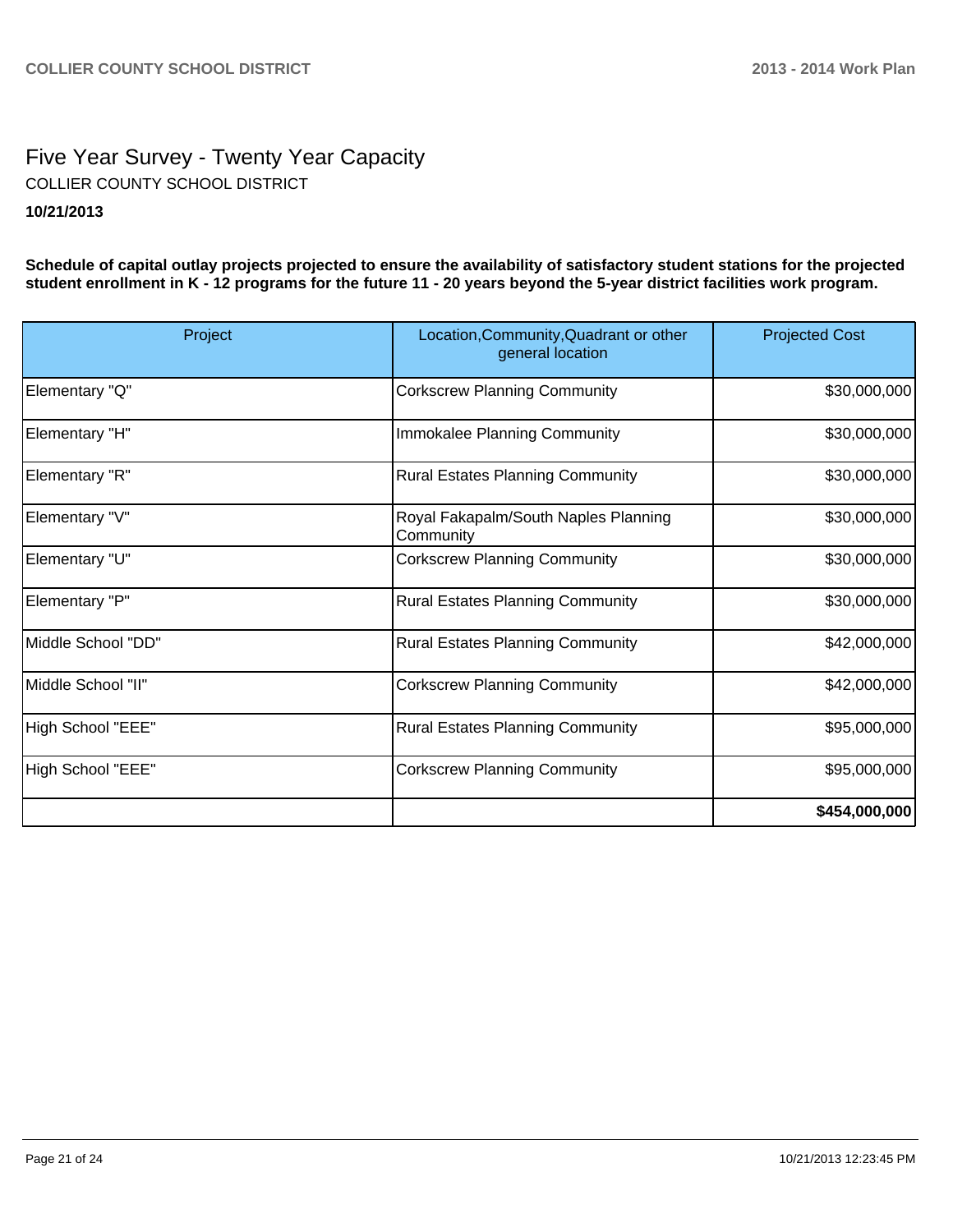# Five Year Survey - Twenty Year Infrastructure COLLIER COUNTY SCHOOL DISTRICT

#### **10/21/2013**

#### **Proposed Location of Planned New, Remodeled, or New Additions to Facilities in the 11 through 20 out years (Section 28).**

New Elementary "Q" (919 stu sta) located in the Corkscrew Planning Community to accommodate growth. New Elementary "H" (919 stu sta) located in the Immokalee Planning Community to accommodate growth. New Elementary "R" (919 stu sta) located in the Rural Estates Planning Community to accommodate growth. New Elementary "V" (919 stu sta)located in the Royal Fakapalm/South Naples Planning Community to accomodate growth. New Elementary "U" (919 stu sta) located in the Corkscrew Planning Community to accomodate growth. New Elementary "P" (919 stu sta) located in the Rural Estates Planning Community to accomodate growth. New Middle School "DD" (1342 stu sta)located in the Rural Estates Planning Community to accommodate growth. New Middle School "II" (1242 stu sta)located in the Corkscrew Planning Community to accomodate growth. New High School "EEE" (2023 stu sta)located in the Rural Estates Planning Community to accomodate growth. New High Planning Community to "HHH" (2023 stu sta) located in the Corkscrew Planning Community to accommodate growth.

#### **Plans for closure of any school, including plans for disposition of the facility or usage of facility space, and anticipated revenues in the 11 through 20 out years (Section 29).**

None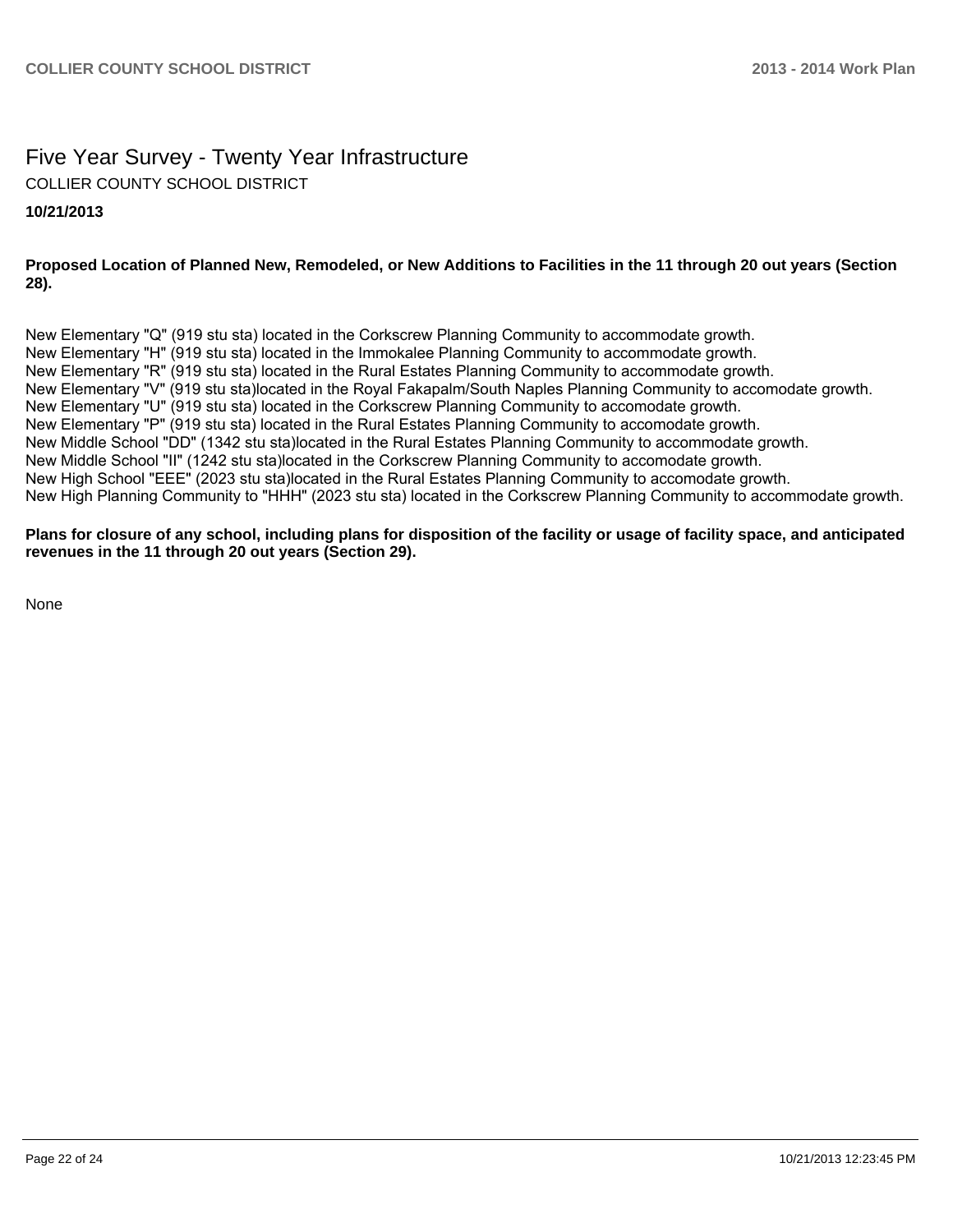# Five Year Survey - Twenty Year Maintenance **10/21/2013** COLLIER COUNTY SCHOOL DISTRICT

**District projects and locations regarding the projected need for major renovation, repair, and maintenance projects within the district in years 11 - 20 beyond the projects plans detailed in the five years covered by the work plan.**

| Project                                     | <b>Projected Cost</b> |
|---------------------------------------------|-----------------------|
|                                             |                       |
| Districtwide Electrical                     | \$5,879,000           |
| Improvement Projects Districtwide           | \$100,000             |
| HVAC Districtwide                           | \$89,560,000          |
| <b>Roofing Districtwide</b>                 | \$74,214,000          |
| Renovations/Maintenance                     | \$61,741,000          |
| Emergency Maintenance Projects              | \$40,000,000          |
| <b>Facility Modifications/Special Needs</b> | \$10,000,000          |
|                                             | \$281,494,000         |